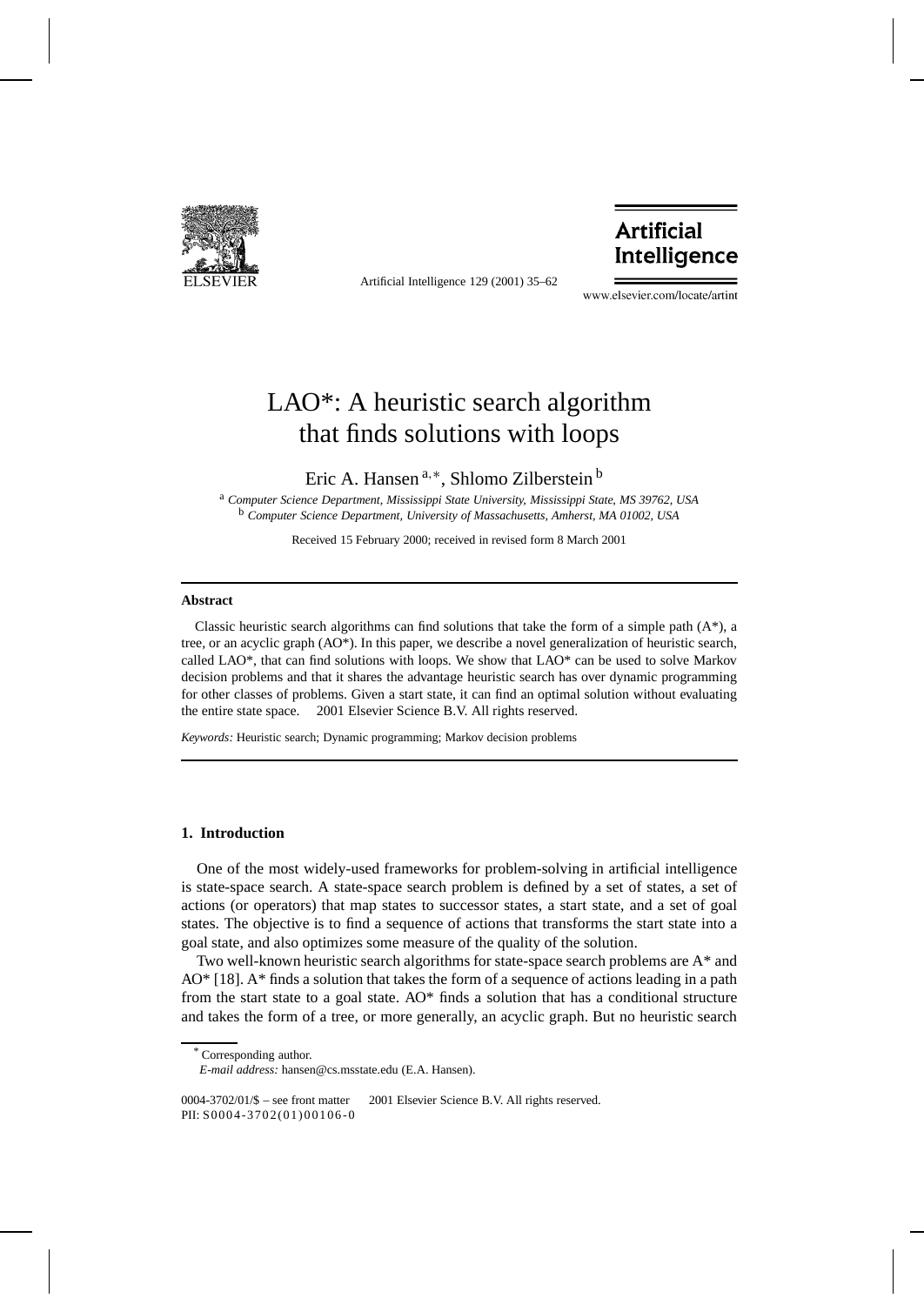algorithm has been developed that can find a solution that takes the form of a cyclic graph, that is, a solution with loops.

For many problems that can be formalized in the state-space search model, it does not make sense for a solution to contain loops. A loop in a solution to a theorem-proving problem represents circular reasoning. A loop in a solution to a problem-reduction task represents a failed reduction to primitive subproblems. However, there is an important class of problems for which it does make sense for a solution to contain loops. These problems can be formalized as Markov decision processes, a framework that is widely used in artificial intelligence for problems of planning and learning under uncertainty [1, 5]. A *Markov decision process* (MDP) models problems of sequential decision making that include actions that transform a state into one of several possible successor states, with each possible state transition occurring with some probability. A solution to an MDP takes the form of a mapping from states to actions called a *policy*. A policy is executed by observing the current state and taking the action prescribed for it. A solution represented in this way implicitly contains both branches and loops. Branching is present because the state that stochastically results from an action determines the next action. Looping is present because the same state may be revisited under a policy. (As an example of a plan with a conditional loop, consider an action that has its desired effect with probability less than one and otherwise has no effect. An appropriate plan might be to repeat the action until it "succeeds".)

An optimal policy can be found using a dynamic programming algorithm such as policy iteration or value iteration [2]. But a disadvantage of dynamic programming is that it evaluates the entire state space. In effect, it finds a policy for every possible starting state. By contrast, heuristic search algorithms solve a problem for a particular starting state and use an admissible heuristic to focus the search, and remove from consideration regions of the state space that can't be reached from the start state by an optimal solution. For problems with large state spaces, heuristic search has an advantage over dynamic programming because it can find an optimal solution for a start state without evaluating the entire state space.

This advantage is well-known for problems that can be solved by  $A^*$  or  $AO^*$ . In fact, an important theorem about the behavior of  $A^*$  is that (under certain conditions) it evaluates the minimal number of states among all algorithms that find an optimal solution using the same heuristic [7]. A related result has also been established for AO\* [3]. In this paper, we generalize the heuristic search approach to find solutions with loops and show that the resulting algorithm, which we call LAO\*, can solve planning problems that are formalized as MDPs.

The paper is organized as follows. Section 2 reviews dynamic programming algorithms for MDPs and heuristic search algorithms for state-space search problems, and discusses their relationship. Section 3 introduces the LAO\* algorithm and Section 4 describes some extensions of this algorithm that illustrate the relevance of heuristic search techniques to the problem of solving MDPs more efficiently. Section 5 describes the performance of LAO\* on two test problems, and discusses some search control issues that affect its efficiency.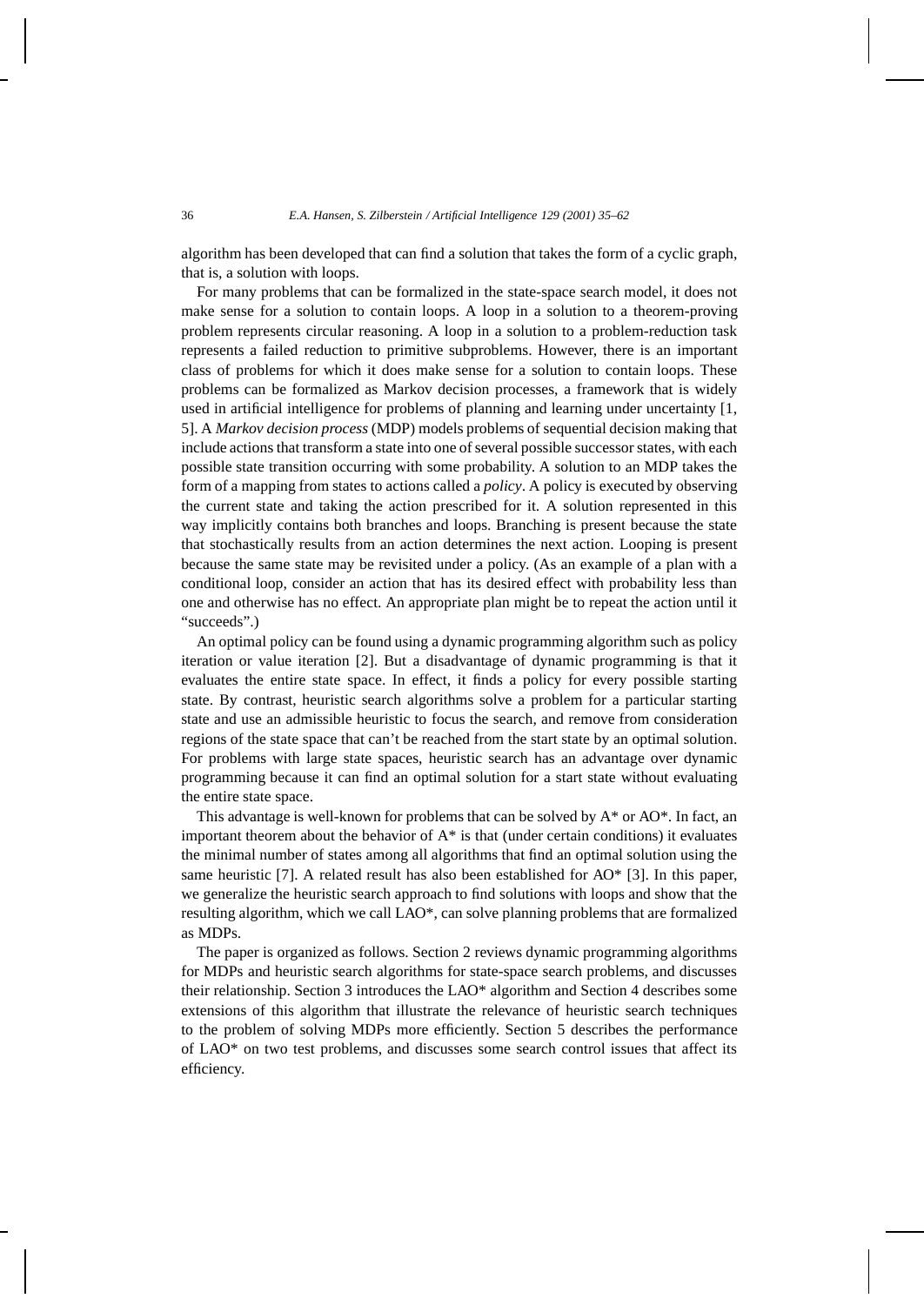## **2. Background**

We begin with a review of MDPs and dynamic programming algorithms for solving them. We then review the heuristic search algorithm AO\*, and discuss the relationship between dynamic programming and heuristic search.

### *2.1. Markov decision processes*

We consider an MDP with a finite set of states, *S*. For each state  $i \in S$ , let  $A(i)$  denote a finite set of actions available in that state. Let  $p_{ij}(a)$  denote the probability that taking action *a* in state *i* results in a transition to state *j*. Let  $c_i(a)$  denote the expected immediate cost of taking action *a* in state *i*.

We focus on a special class of MDPs called *stochastic shortest-path problems* [2] because it generalizes traditional shortest-path problems for which artificial intelligence (AI) search algorithms have been developed. (The name "shortest-path" reflects an interpretation of action costs as arc lengths.) A stochastic shortest-path problem is an MDP with a set of terminal states,  $T \subseteq S$ . For every terminal state  $i \in T$ , no action can cause a transition out of this state (i.e., it is an absorbing state) and the immediate cost of any action taken in this state is zero. Formally,  $p_{ii}(a) = 1$  and  $c_i(a) = 0$  for all  $i \in T$  and  $a \in A(i)$ . For all other states, immediate costs are assumed to be positive for every action, that is,  $c_i(a) > 0$  for all states  $i \notin T$  and actions  $a \in A(i)$ . The objective is to reach a terminal state while incurring minimum expected cost. Thus, we can think of terminal states as goal states and we will use the terms "terminal state" and "goal state" interchangeably from now on. Because the probabilistic outcomes of actions can create a nonzero probability of revisiting the same state, the worst-case number of steps needed to reach a goal state cannot be bounded. Hence, stochastic shortest-path problems are said to have an *indefinite horizon*.

A solution to an indefinite-horizon MDP can be represented as a stationary mapping from states to actions,  $\pi : S \to A$ , called a *policy*. A policy is said to be *proper* if, for every state, it ensures that a goal state is reached with probability 1.0. For a proper policy, the expected cost for reaching a goal state from each state  $i \in S$  is finite and can be computed by solving the following system of |*S*| linear equations in |*S*| unknowns:

$$
f^{\pi}(i) = \begin{cases} 0 & \text{if } i \text{ is a goal state,} \\ c_i(\pi(i)) + \sum_{j \in S} p_{ij}(\pi(i)) f^{\pi}(j) & \text{otherwise.} \end{cases}
$$
 (1)

We call  $f^{\pi}$  the *evaluation function* of policy  $\pi$ . We assume that the stochastic shortest-path problems we consider have at least one proper policy, and that every improper policy has infinite expected cost for at least one state. This assumption is made by Bertsekas [2] in developing the theory of stochastic shortest-path problems. It generalizes the assumption for deterministic shortest-path problems that there is a path to the goal state from every other state, and all cycles have positive cost.

A policy  $\pi$  is said to dominate a policy  $\pi'$  if  $f^\pi(i) \leqslant f^{\pi'}(i)$  for every state *i*. An optimal policy,  $\pi^*$ , dominates every other policy, and its evaluation function,  $f^*$ , satisfies the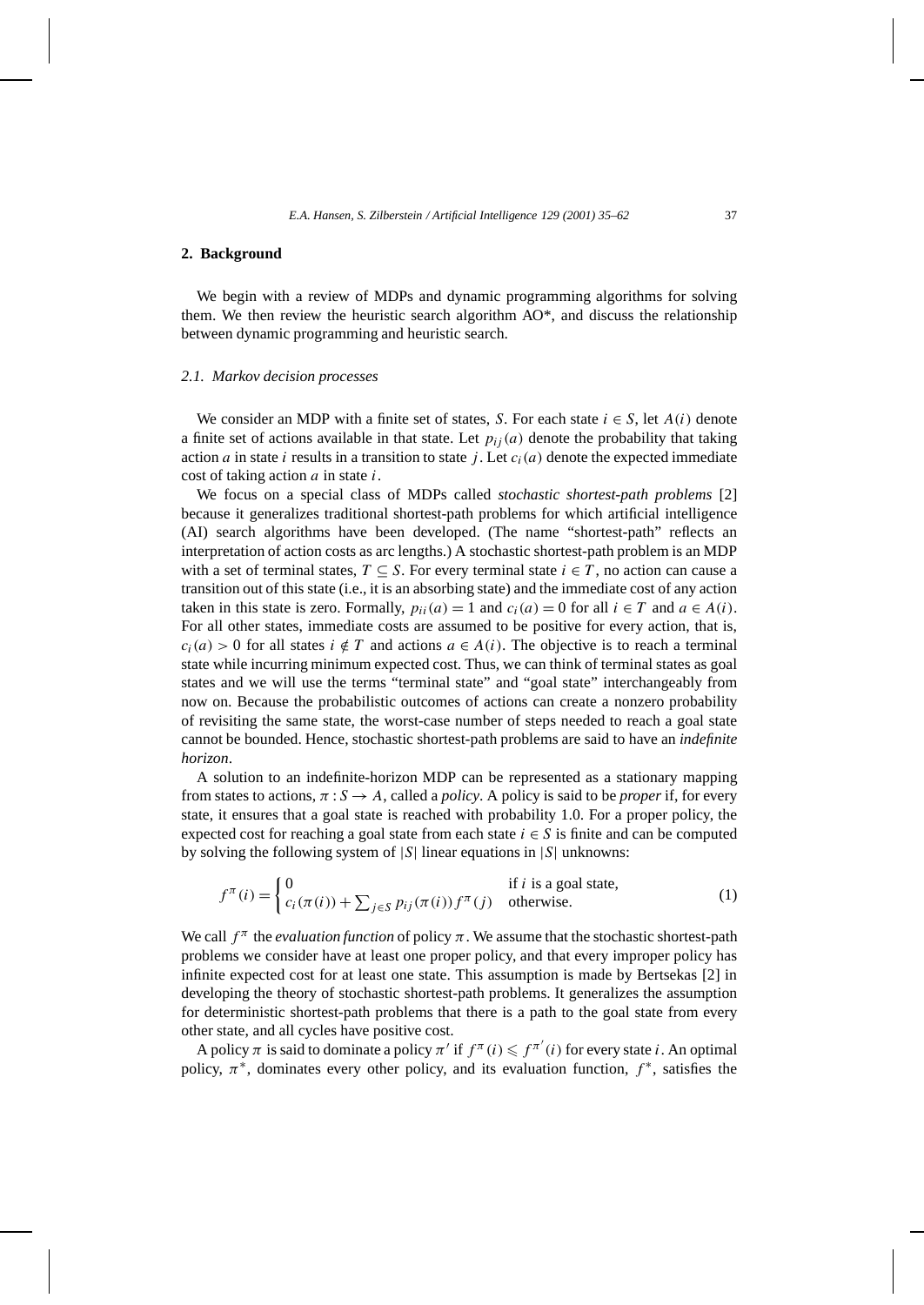following system of |*S*| nonlinear equations in |*S*| unknowns, called the Bellman optimality equation:

$$
f^*(i) = \begin{cases} 0 & \text{if } i \text{ is a goal state,} \\ \min_{a \in A(i)} \left[ c_i(a) + \sum_{j \in S} p_{ij}(a) f^*(j) \right] & \text{otherwise.} \end{cases}
$$
 (2)

Dynamic programming algorithms for MDPs find the evaluation function that satisfies the Bellman equation by successively improving an estimated evaluation function, *f* , by performing *backups*. For each state *i*, a backup takes the following form:

$$
f(i) := \min_{a \in A(i)} \bigg[ c_i(a) + \sum_{j \in S} p_{ij}(a) f(j) \bigg].
$$
 (3)

Performing a backup for every state *i* in the state set is referred to as a *dynamicprogramming update*. It is the core step of dynamic-programming algorithms for solving MDPs. The fact that a backup is performed for every state in the state set is characteristic of dynamic programming, which evaluates all problem states.

There are two related dynamic programming algorithms for indefinite-horizon MDPs: policy iteration and value iteration. Policy iteration is summarized in Table 1. It interleaves the dynamic-programming update, used for policy improvement, with policy evaluation. When the current policy  $\pi$  is not optimal, the dynamic-programming update finds a new policy  $\pi'$  such that  $f^{\pi'}(i) \leq f^{\pi}(i)$  for every state *i* and  $f^{\pi'}(i) < f^{\pi}(i)$  for at least one state *i*. Because the number of possible policies is finite and policy iteration improves the current policy each iteration, it converges to an optimal policy after a finite number of iterations.

Value iteration is summarized in Table 2. Each iteration, it improves an evaluation function *f* by performing a dynamic programming update. When the evaluation function

#### Table 1 Policy iteration

- 1. Start with an initial policy *π*.
- 2. *Evaluate policy:* Compute the evaluation function  $f^{\pi}$  for policy  $\pi$  by solving the following set of |*S*| equations in |*S*| unknowns,

$$
f^{\pi}(i) = c_i(\pi(i)) + \sum_{j \in S} p_{ij}(\pi(i)) f^{\pi}(j).
$$

3. *Improve policy:* For each state  $i \in S$ , let

$$
\pi'(i) := \arg \min_{a \in A(i)} \left[ c_i(a) + \sum_{j \in S} p_{ij}(a) f^{\pi}(j) \right].
$$

Resolve ties arbitrarily, but give preference to the currently selected action.

- 4. *Convergence test*: If  $\pi'$  is the same as  $\pi$ , go to step 5. Otherwise, set  $\pi = \pi'$  and go to step 2.
- 5. Return an optimal policy.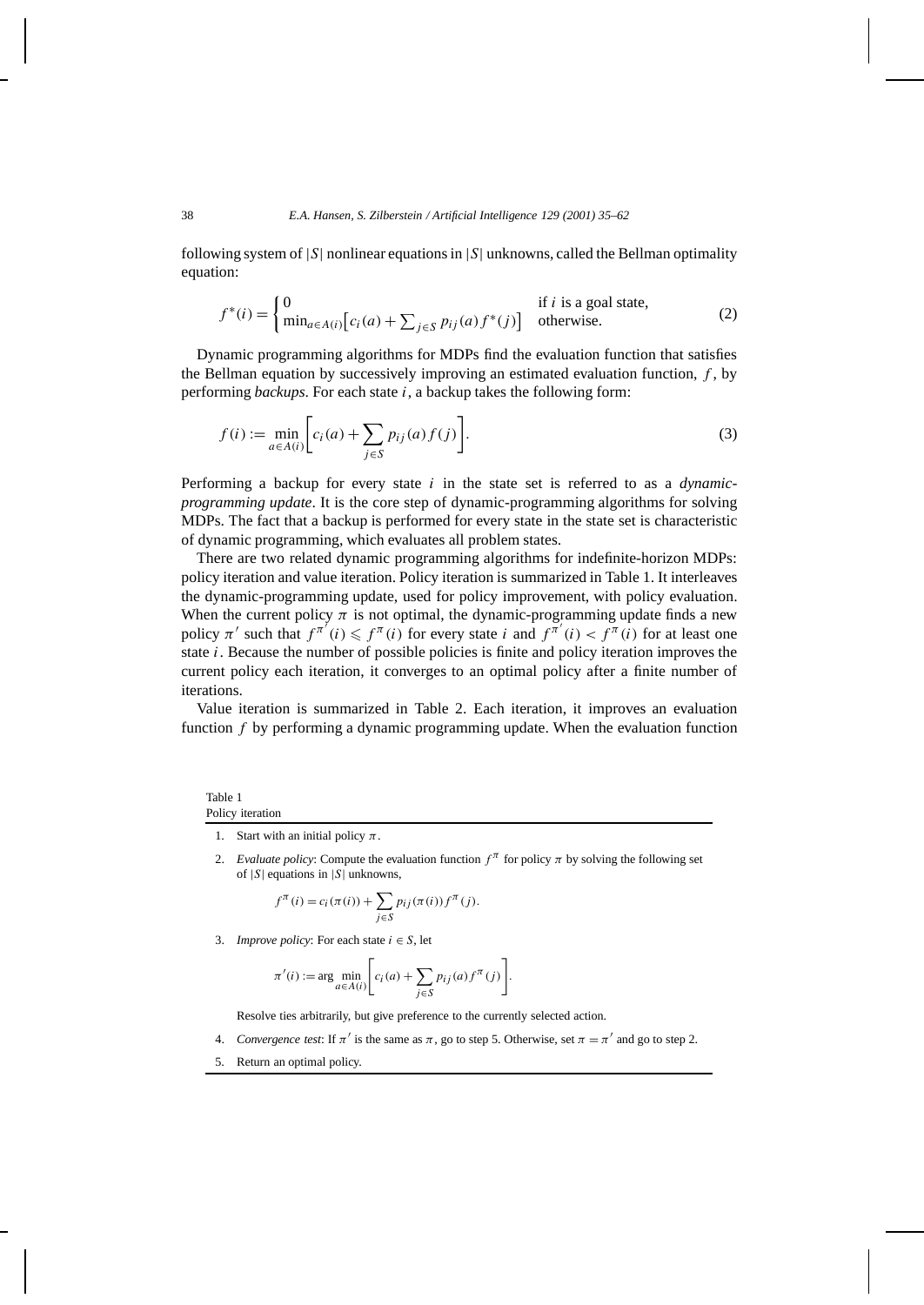#### Table 2 Value iteration

- 1. Start with an initial evaluation function  $f$  and parameter  $\varepsilon$  for detecting convergence to an *ε*-optimal evaluation function.
- 2. *Improve evaluation function*: For each state  $i \in S$ ,

$$
f'(i) := \min_{a \in A(i)} \left[ c_i(a) + \sum_{j \in S} p_{ij}(a) f(j) \right].
$$

- 3. *Convergence test*: If the error bound of the evaluation function is less than or equal to  $\varepsilon$ , go to step 4. Otherwise, set  $f = f'$  and go to step 2.
- 4. Extract an *ε*-optimal policy from the evaluation function as follows. For each state  $i \in S$ ,

$$
\pi(i) := \arg \min_{a \in A(i)} \left[ c_i(a) + \sum_{j \in S} p_{ij}(a) f(j) \right].
$$

is sufficiently close to optimal, as measured by an error bound, a policy can be extracted from the evaluation function as follows:

$$
\pi(i) := \arg \min_{a \in A(i)} \bigg[ c_i(a) + \sum_{j \in S} p_{ij}(a) f(j) \bigg]. \tag{4}
$$

For stochastic shortest-path problems, an error bound can be computed based on the *Bellman residual* of the dynamic programming update, which is

$$
r = \max_{i \in S} |f'(i) - f(i)|,\tag{5}
$$

and the mean first passage times for every state *i* under the current policy  $\pi$ . The *mean first passage time* for state *i* under policy  $\pi$ , denoted  $\phi^{\pi}(i)$ , is the expected number of time steps it takes to reach a goal state, beginning from state *i* and following policy  $\pi$ . Mean first passage times can be computed by solving the following system of linear equations for all  $i \in S$ <sup>.</sup>

$$
\phi^{\pi}(i) = 1 + \sum_{j \in S} p_{ij}(\pi(i))\phi^{\pi}(j). \tag{6}
$$

Given the Bellman residual and mean first passage times, a lower bound,  $f<sup>L</sup>$ , on the optimal evaluation function, *f* ∗, is given by:

$$
f^{L}(i) = f^{\pi}(i) - \phi^{\pi}(i) r,
$$
\n(7)

where  $f^{\pi}$  is the evaluation function of policy  $\pi$ . For value iteration, an upper bound,  $f^{U}$ , on the optimal evaluation function is given by:

$$
f^{U}(i) = f^{\pi}(i) + \phi^{\pi}(i) r.
$$
 (8)

For policy iteration, the current evaluation function is an upper bound on the optimal evaluation function. The maximum difference between the upper and lower bounds,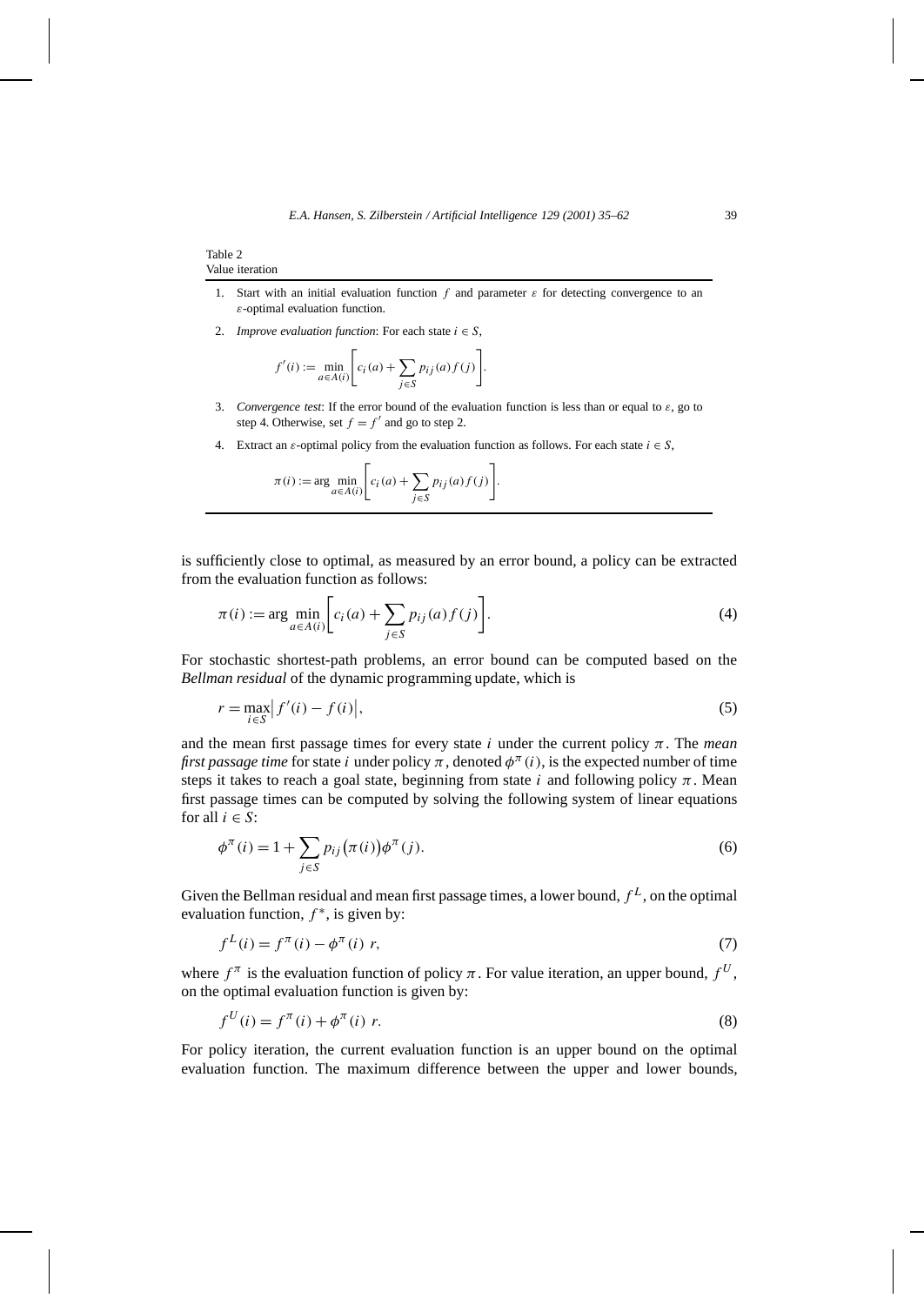## Table 3 Trial-based RTDP

- 1. Start with an admissible evaluation function *f* .
- 2. Repeat the following trial *n* times.

*Trial*: Set the current state *i* to the start state and repeat the following steps *m* times or until a goal state is reached.

(a) Improve the evaluation function by performing the following backup for the current state *i*,

$$
f(i) := \min_{a \in A(i)} \left[ c_i(a) + \sum_{j \in S} p_{ij}(a) f(j) \right].
$$

- (b) Take the action determined to be best for state  $i$  by the backup and change the current state  $i$  to the state that results from a stochastic transition caused by the action.
- 3. Extract a partial policy from evaluation function *f* as follows. For each state *i* ∈ *S* that can be reached from the start state by selecting actions greedily,

$$
\pi(i) := \arg \min_{a \in A(i)} \left[ c_i(a) + \sum_{j \in S} p_{ij}(a) f(j) \right].
$$

defined as  $\max_{i \in S} |f^{U}(i) - f^{L}(i)|$ , gives a bound on the error of the current solution. A solution is *ε*-optimal if the error bound is less than *ε*. For any real number *ε >* 0, both policy iteration and value iteration converge to an *ε*-optimal solution after a finite number of iterations.

*Real-time dynamic programming* We are particularly interested in stochastic shortestpath problems that include a start state,  $s \in S$ , and for which the objective is to find a solution that minimizes the expected cost of reaching a goal state from the start state. Bertsekas [2] does not discuss this special case of a stochastic shortest-path problem. However, Barto et al. [1] do and note that it generalizes the classic AI search problem of finding a minimum-cost path from a start state to a goal state. Because finding a minimum-cost solution from a start state to a goal state is a special case of the problem of finding a minimum-cost solution from every state to a goal state, it can be solved using either policy iteration or value iteration. However, neither of these algorithms uses knowledge of the start state to focus computation on just those states that are reachable from the start state by following an optimal policy. Instead, both repeat an improvement step (the dynamic programming update) that updates the evaluation function for all states. In effect, both algorithms solve an MDP for all possible starting states.

Barto et al. [1] describe an algorithm called *real-time dynamic programming* (RTDP) that avoids exhaustive evaluation of the state set. Table 3 summarizes *trial-based RTDP*, which solves an MDP by organizing computation as a sequence of trials. Each trial consists of a sequence of steps. In each step, an action is selected based on lookahead search of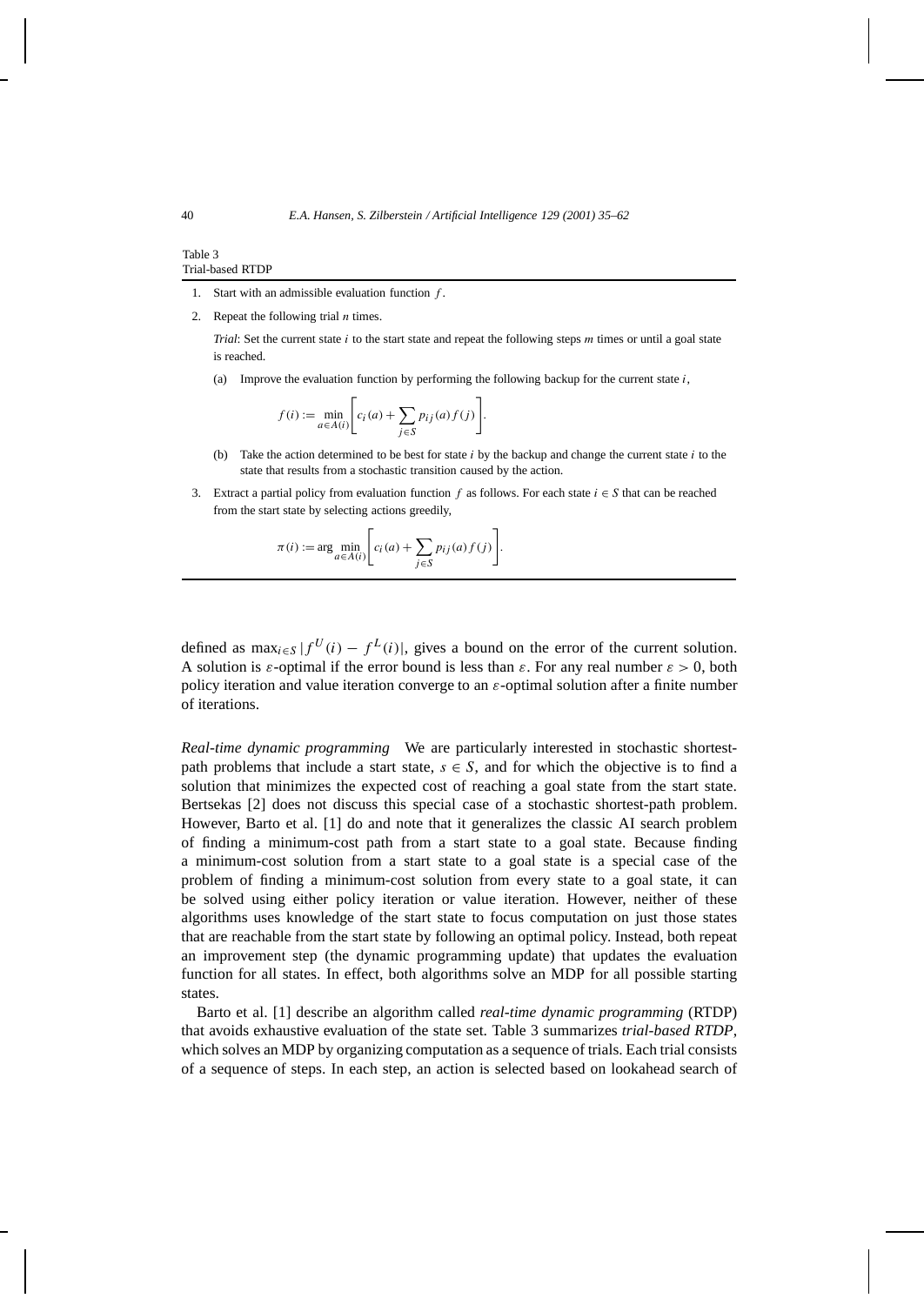depth one or more, and the current state is updated based on the outcome of the action. In addition, the evaluation function is updated for a subset of states that includes the current state. At the beginning of each trial, the current state is set to the start state. A trial ends when the goal state is reached, or after a specified number of steps. An important feature of trial-based RTDP is that the evaluation function is only updated for states that are reached from the start state when actions are selected greedily based on the current evaluation function. Thus, RTDP may ignore large regions of the state space. Barto et al. [1] prove that under certain reasonable conditions, RTDP converges (asymptotically) to an optimal solution without necessarily evaluating the entire state space. They relate this result to heuristic search theory by showing that it generalizes the convergence theorem of Korf's learning real-time heuristic search algorithm (LRTA\*) [11].

Dean et al. [5] describe a related algorithm that performs policy iteration on a subset of the states of an MDP, using various methods to identify the most relevant states and gradually increasing the subset until eventual convergence (or until the algorithm is stopped). The subset of states is called an *envelope* and a policy defined on this subset of states is called a *partial policy*. Adding states to an envelope is similar to expanding a partial solution in a search graph and the idea of using a heuristic to evaluate the fringe states of an envelope has been explored [6,21]. However, this algorithm is presented as a modification of policy iteration (and value iteration), rather than a generalization of heuristic search. In particular, the assumption is explicitly made that convergence to an optimal policy requires evaluating the entire state space.

Both RTDP and the related envelope algorithm are motivated by the problem of search (or planning) in real time. Both allow search to be interleaved with execution. The time constraint on search is usually the time before the next action needs to be executed, and both Dean et al. [5] and Tash and Russell [21] describe decision-theoretic approaches to optimizing the value of search in the interval between actions. The possibility of using real-time search to solve MDPs raises the following question: is there an off-line heuristic search algorithm that can solve MDPs? Before addressing this question directly, we review the framework of state-space heuristic search.

### *2.2. Heuristic search in AND/OR graphs*

Like an MDP, a state-space search problem is defined by a set of states (including a start state and a set of goal states), a set of actions that cause state transitions, and a cost function that specifies costs for state transitions. The objective is to find a minimal-cost path from the start state to a goal state. It is customary to formalize a state-space search problem as a graph in which each node of the graph represents a problem state and each arc represents a state transition that results from taking an action. We use the same notation for state-space search problems as for MDPs. Let *S* denote the set of possible states, let  $s \in S$  denote a start state that corresponds to the root of the graph, and let  $T \subset S$  denote a set of goal (or terminal) states that occur at the leaves of the graph. Let *A* denote a finite set of actions and let *A(i)* denote the set of actions applicable in state *i*.

The most general state-space search problem considered in the AI literature is AND/OR graph search. Following Martelli and Montanari [14] and Nilsson [18], we define an AND/OR graph as a hypergraph. Instead of arcs that connect pairs of states as in an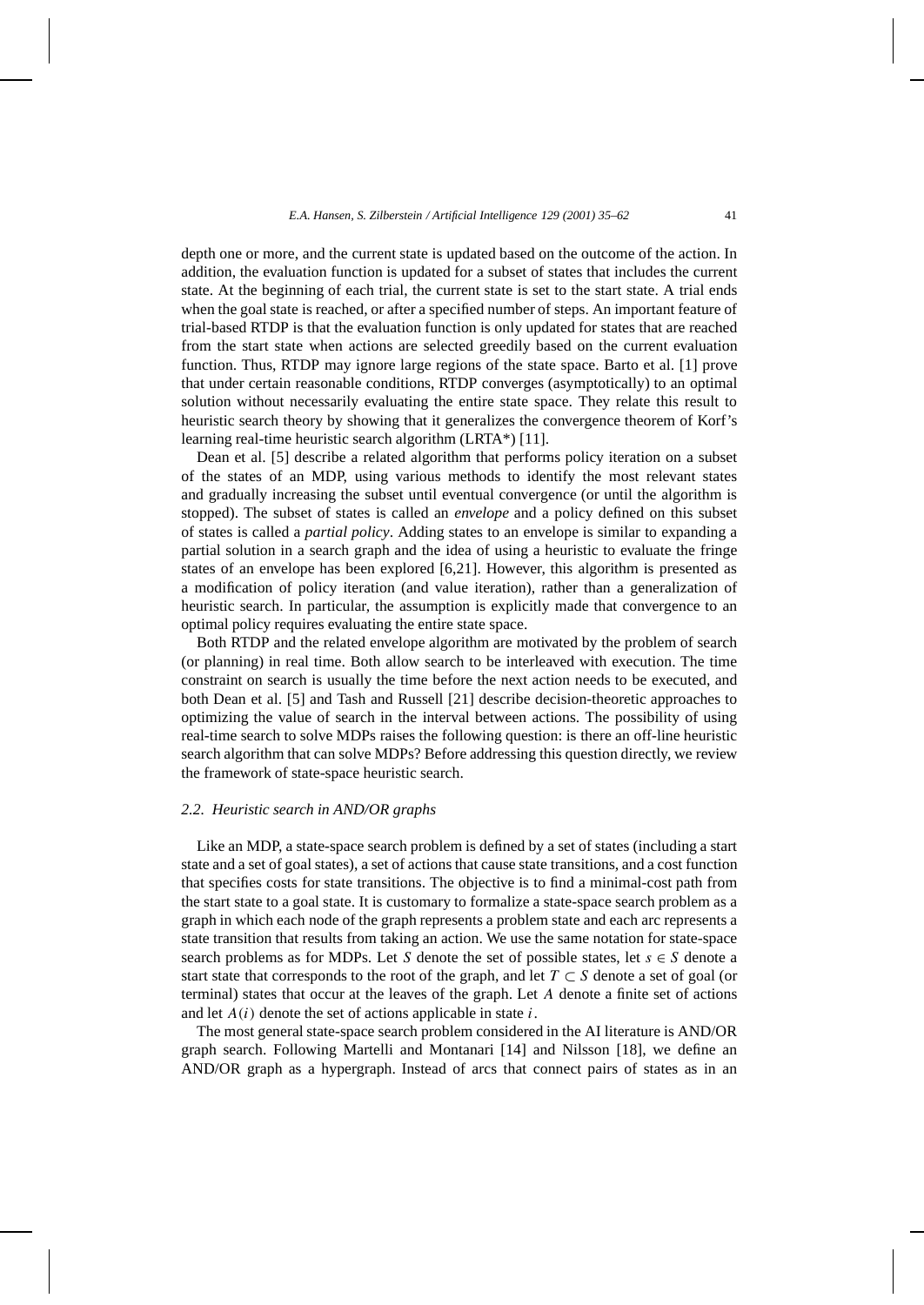

Fig. 1. (a) shows an OR node with two arcs leaving it, one for action *a*1 and one for action *a*2. Each arc leads to an AND node with two successor OR nodes, one for each possible successor state. (By convention, a square denotes an OR node and a circle denotes an AND node. In the terminology of decision analysis, a square corresponds to a choice node and a circle corresponds to a chance node.) (b) shows a state, indicated by a circle, with two 2-connectors leaving it, one for action *a*1 and one for action *a*2. Each 2-connector leads to two possible successor states. The representation on the right, using state nodes and *k*-connectors, is equivalent to the representation on the left, which uses OR and AND nodes.

ordinary graph, a hypergraph has *hyperarcs* or *k-connectors* that connect a state to a set of *k* successor states. Fig. 1 relates the concept of OR and AND nodes to the concept of a hyperarc or *k*-connector.

A *k*-connector can be interpreted in different ways. In problem-reduction search, it is interpreted as the transformation of a problem into *k* subproblems. We consider problems of planning under uncertainty in which it is interpreted as an action with an uncertain outcome. The action transforms a state into one of *k* possible successor states, with a probability attached to each successor. We let  $p_{ij}(a)$  denote the probability that taking action  $a$  in state  $i$  results in a transition to state  $j$ . This interpretation of AND/OR graphs is made by Martelli and Montanari [14] and Pattipati and Alexandridis [19], among others.

In AND/OR graph search, a solution takes the form of an acyclic subgraph called a *solution graph*, which is defined as follows:

- the start state belongs to a solution graph;
- for every nongoal state in a solution graph, exactly one outgoing *k*-connector (corresponding to an action) is part of the solution graph and each of its successor states also belongs to the solution graph;
- every directed path in the solution graph terminates at a goal state.

A cost function assigns a cost to each *k*-connector. Let  $c_i(a)$  denote the cost for the *k*connector that corresponds to taking action  $a$  in state  $i$ . We assume each goal state has a cost of zero. A minimal-cost solution graph is found by solving the following system of equations,

$$
f^*(i) = \begin{cases} 0 & \text{if } i \text{ is a goal state,} \\ \min_{a \in A(i)} \left[ c_i(a) + \sum_{j \in S} p_{ij}(a) f^*(j) \right] & \text{otherwise,} \end{cases}
$$
(9)

where  $f^*(i)$  denotes the cost of an optimal solution for state *i* and  $f^*$  is called the optimal *evaluation function*. Note that this is identical to the optimality equation defined for MDPs in Eq. (2), although we now assume the solution can be represented as an acyclic graph. This assumption means that a goal state can be reached from the start state after a bounded number of actions (where the bound is equal to the longest path from the start state to a goal state). By contrast, a stochastic shortest-path problem has an unbounded or indefinite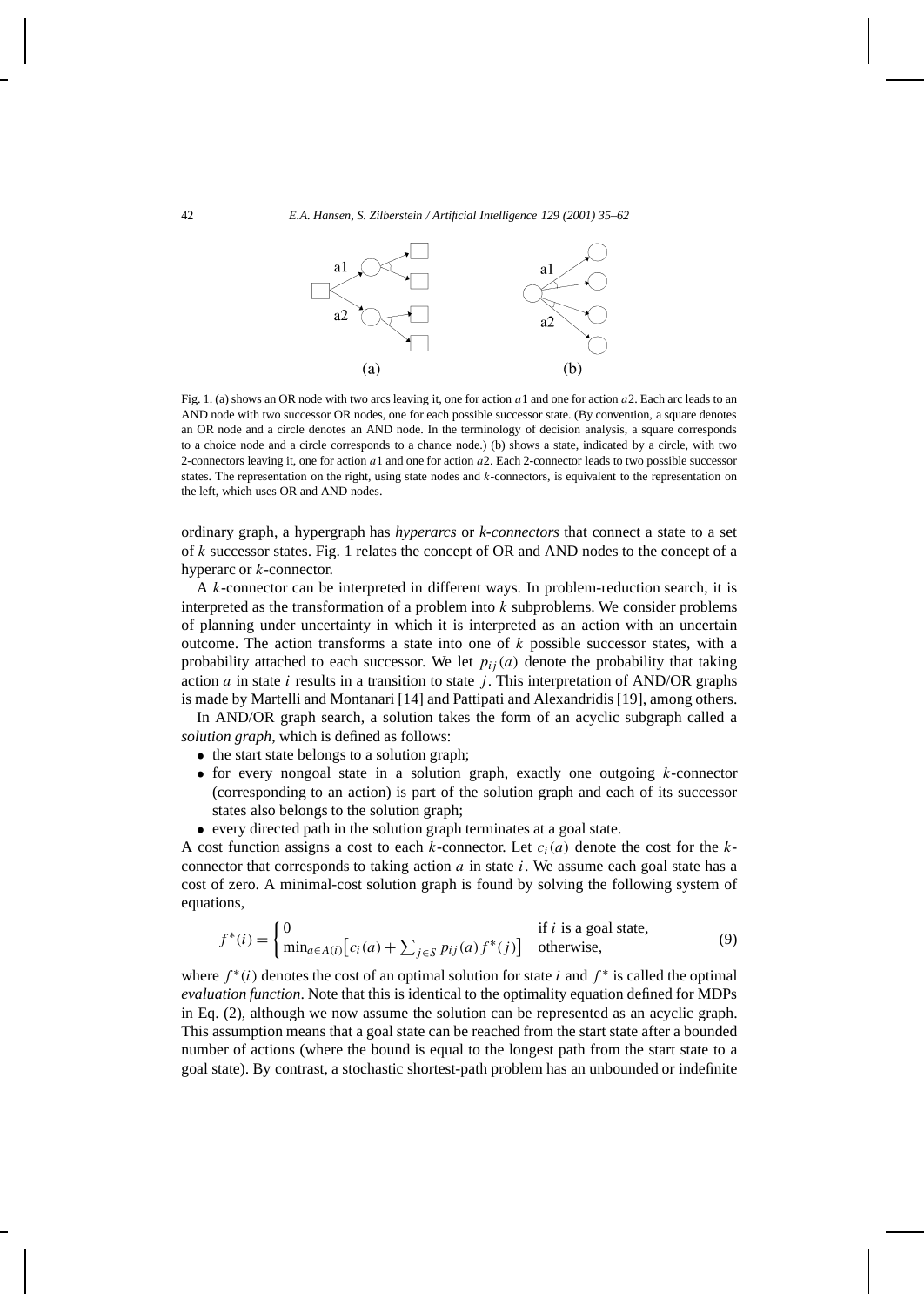horizon. Thus the traditional framework of AND/OR graph search does not directly apply to stochastic shortest-path problems.

*AO\** For state-space search problems that are formalized as AND/OR graphs, an optimal solution graph can be found using the heuristic search algorithm  $AO^*$ . Nilsson [16,17] first described a version of AO\* for searching AND/OR trees to find a solution in the form of a tree. Martelli and Montanari [13,14] generalized this algorithm for searching AND/OR graphs to find a solution in the form of an acyclic graph. Nilsson [18] also used the name AO\* for this more general algorithm. Because any acyclic graph can be unfolded into an equivalent tree, the tree-search and graph-search versions of AO\* solve the same class of problems. The graph-search version is more efficient when the same state can be reached along different paths because it avoids performing duplicate searches.

Like other heuristic search algorithms,  $AO^*$  can find an optimal solution without considering every problem state. Therefore, a graph is not usually supplied explicitly to the search algorithm. An implicit graph, *G*, is specified implicitly by a start state *s* and a successor function. The search algorithm constructs an *explicit graph*, *G* , that initially consists only of the start state. A tip or leaf state of the explicit graph is said to be terminal if it is a goal state; otherwise, it is said to be nonterminal. A nonterminal tip state can be expanded by adding to the explicit graph its outgoing *k*-connectors (one for each action) and any successor states not already in the explicit graph.

AO\* solves a state-space search problem by gradually building a solution graph, beginning from the start state. A *partial solution graph* is defined similarly to a solution graph, with the difference that the tip states of a partial solution graph may be nonterminal states of the implicit AND/OR graph. A partial solution graph is defined as follows:

- the start state belongs to a partial solution graph;
- for every nontip state in a partial solution graph, exactly one outgoing *k*-connector (corresponding to an action) is part of the partial solution graph and each of its successor states also belongs to the partial solution graph;
- every directed path in a partial solution graph terminates at a tip state of the explicit graph.

As with solution graphs, there are many possible partial solution graphs and an evaluation function can be used to rank them. The cost of a partial solution graph is defined similarly to the cost of a solution graph. The difference is that if a tip state of a partial solution graph is nonterminal, it does not have a cost that can be propagated backwards. Instead, we assume there is an admissible heuristic estimate  $h(i)$  of the minimal-cost solution graph for state *i*. A heuristic evaluation function *h* is said to be *admissible* if  $h(i) \leq f^*(i)$  for every state *i*. We can recursively calculate an admissible heuristic estimate  $f(i)$  of the optimal cost of any state  $i$  in the explicit graph as follows:

$$
f(i) = \begin{cases} 0 & \text{if } i \text{ is a goal state,} \\ h(i) & \text{if } i \text{ is a nonterminal tip state,} \\ \min_{a \in A(i)} [c_i(a) + \sum_{j \in S} p_{ij}(a) f(j)] & \text{otherwise.} \end{cases}
$$
(10)

The best partial solution graph can be determined at any time by propagating heuristic estimates from the tip states of the explicit graph to the start state. If we mark the action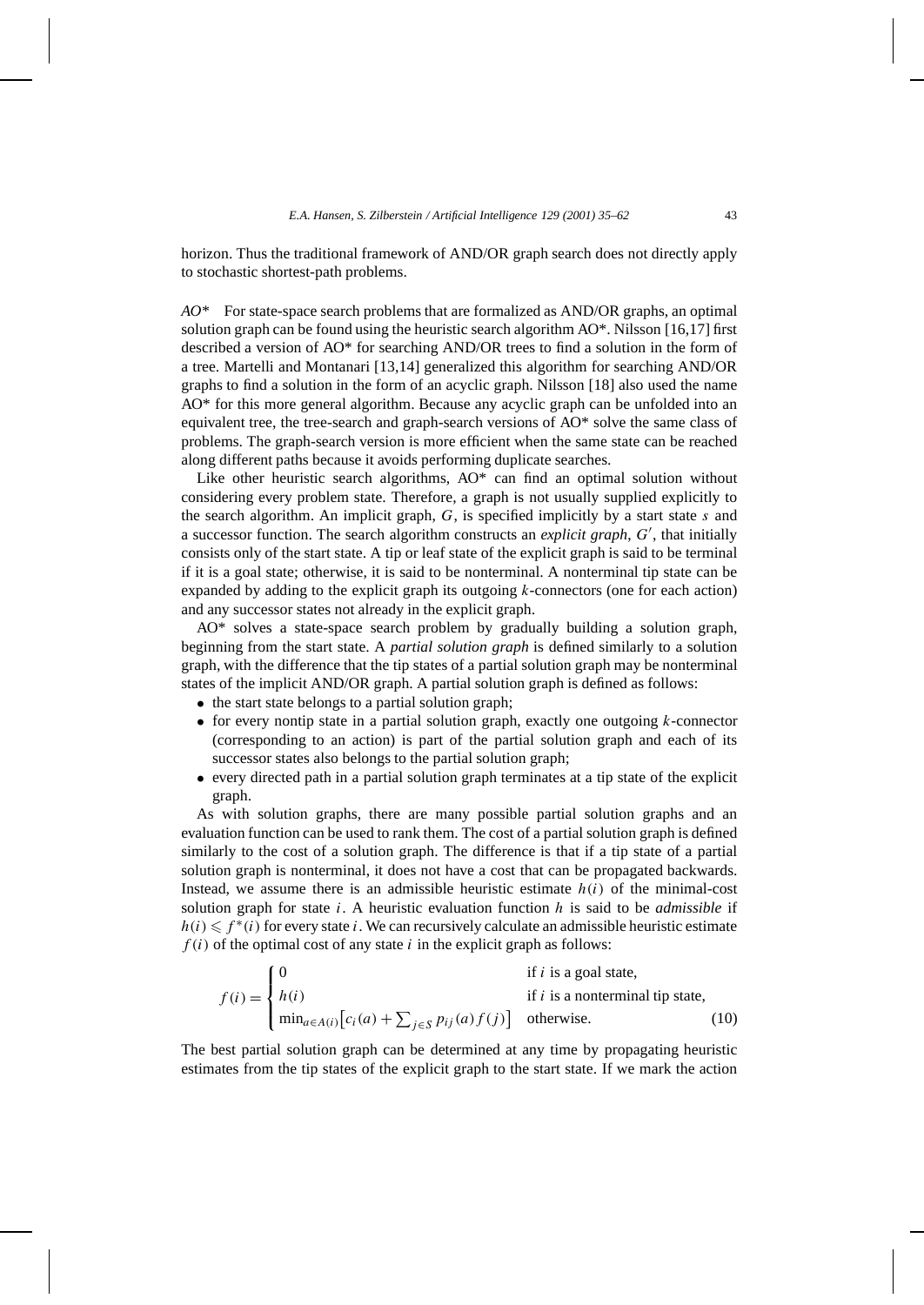#### Table 4  $AO*$

1. The explicit graph  $G'$  initially consists of the start state  $s$ .

- 2. While the best solution graph has some nonterminal tip state:
	- (a) *Expand best partial solution*: Expand some nonterminal tip state *n* of the best partial solution graph and add any new successor states to  $G'$ . For each new state *i* added to  $G'$  by expanding *n*, if *i* is a goal state then  $f(i) := 0$ ; else  $f(i) := h(i)$ .
	- (b) *Update state costs and mark best actions*:
		- i. Create a set *Z* that contains the expanded state and all of its ancestors in the explicit graph along marked action arcs. (I.e., only include ancestor states from which the expanded state can be reached by following the current best solution.)
		- ii. Repeat the following steps until *Z* is empty.
			- A. Remove from  $Z$  a state  $i$  such that no descendent of  $i$  in  $G'$  occurs in  $Z$ .
			- B. Set  $f(i) := \min_{a \in A(i)} [c_i(a) + \sum_j p_{ij}(a) f(j)]$  and mark the best action for *i*. (When determining the best action resolve ties arbitrarily, but give preference to the currently marked action.)

that minimizes the value of each state, the best partial solution graph can be determined by starting at the root of the graph and selecting the best action for each reachable state.

Table 4 outlines the algorithm  $AO^*$  for finding a minimal-cost solution graph in an acyclic AND/OR graph. It interleaves forward expansion of the best partial solution with a cost revision step that updates estimated state costs and the best partial solution. In the simplest version of AO\*, the costs of the expanded state and all of its ancestor states in the explicit graph are updated [13]. However, Martelli and Montanari [14] and Nilsson [18] note that the only ancestor states that may have their costs change are those from which the expanded state can be reached by taking marked actions (i.e., by choosing the best action for each state). Thus, the parenthetical remark in step 2(b)i of Table 4 indicates that a parent *i* of state *j* is not added to *Z* unless both the estimated cost of state *j* has changed, and state *j* can be reached from state *i* by choosing the best action for state *i*.

To simplify exposition, we have omitted from our outline of  $AO^*$  a solve-labeling procedure that is often included in the algorithm to improve efficiency. Briefly, a state is labeled solved if it is a goal state or if all of its successor states are labeled solved. Labeling states as solved can improve the efficiency of the solution expansion step because it is unnecessary to search below a solved state for nonterminal tip states.

We also note that the best partial solution graph may have many nonterminal tip states. AO\* works correctly no matter which of these tip states is chosen for expansion. However, the efficiency of AO\* can be improved by using a good selection function to choose which nonterminal tip state of the best partial solution graph to expand next. Possibilities include selecting the tip state with the least estimated cost, or selecting the tip state with greatest probability of being reached.

Although AND/OR graphs are usually assumed to be acyclic, the possibility of searching cyclic AND/OR graphs has been studied [10]. In previous work, however, the solution graph is assumed to be acyclic. In Section 3, we consider how to generalize AND/OR graph search to find cyclic solution graphs.

<sup>3.</sup> Return an optimal solution graph.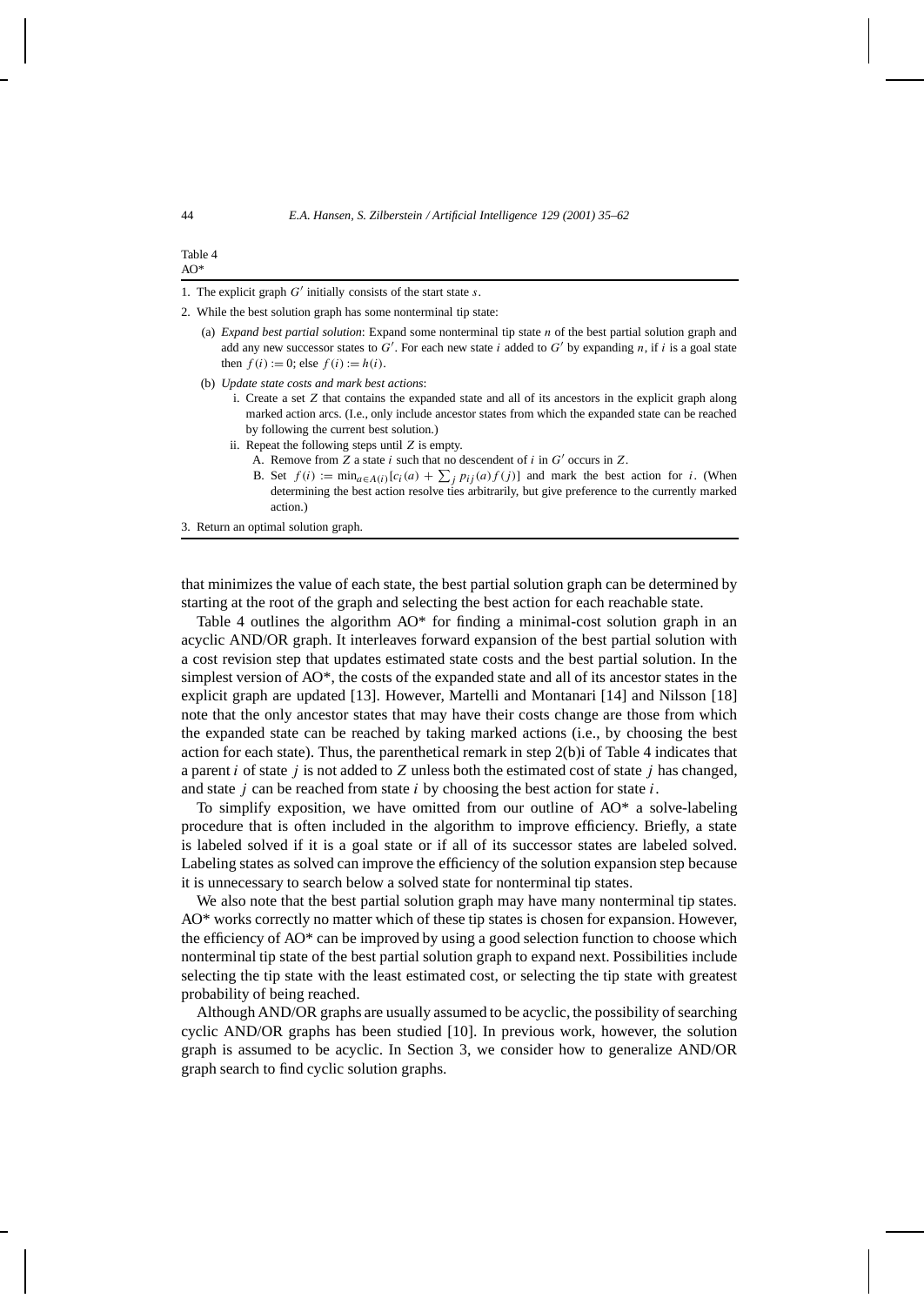*Dynamic programming and heuristic search* It is possible to find an optimal solution to an AND/OR search problem using dynamic programming, instead of using AO\*. Given a complete AND/OR graph containing every problem state, backwards induction can be performed to find the optimal action for every state. Starting from goal states that have a cost of zero, the optimality equation can be solved by performing a backup for each nonterminal state in backwards order from the leaves of the AND/OR graph toward the root. Given the optimal cost for every successor of a state, the optimal cost for a state can be determined by performing a single backup for that state. Because a backup is performed once for each state and each backup has constant-time complexity, the complexity of backwards induction is linear in the number of states, even though the number of possible solution graphs is exponential in the number of states.

Dynamic programming is said to be an *implicit-enumeration algorithm* because it finds an optimal solution without evaluating all possible solutions. Once an optimal solution for a state is found, Bellman's principle of optimality allows us to infer that an optimal solution that reaches this state must include the solution that is optimal for this state. This is the reason for solving the problem in a backwards order from the leaves of the tree to the root, recursively combining solutions to increasingly larger subproblems until the original problem is solved. Using Bellman's principle of optimality to avoid enumerating all possible solutions is sometimes called *pruning by dominance*.

Pruning by dominance, upon which dynamic programming relies, is a technique for pruning the space of solutions so that not every solution has to be evaluated in order to find the best one. It is not a technique for pruning the state space. However, it is also possible to prune states, and thus avoid generating the entire AND/OR graph, by using a technique called *pruning by bounds*. This approach is taken by branch-and-bound algorithms. To avoid evaluating the entire AND/OR graph, a branch-and-bound algorithm generates the graph incrementally in a forward direction, beginning from the start state at the root of the graph. It does not generate and evaluate subgraphs that can be pruned by comparing upper and lower bounds on their optimal cost. Given a lower-bound function (or equivalently, an admissible heuristic evaluation function), it uses the following rule to avoid generating and evaluating a subgraph of an AND/OR graph: if a lower bound on the optimal cost of one *k*-connector (corresponding to one possible action) is greater than an upper bound on the cost of the state (determined by evaluating a subgraph that begins at another *k*-connector), then the first *k*-connector cannot be part of an optimal solution and the subgraph below it does not need to be evaluated.

Like branch-and-bound, best-first heuristic search can find an optimal solution without evaluating every state in the AND/OR graph. It is called "best-first" because it uses the lower-bound function to determine which tip state of the explicit graph to expand next, as well as to prune the search space. Instead of expanding states in a depth-first (or breadthfirst) order, the idea of best-first search is to expand states in an order that maximizes the effect of pruning. The objective is to find an optimal solution while evaluating as little of the AND/OR graph as possible. A "best-first" order for expanding an AND/OR graph is to expand the state that is most likely to be part of an optimal solution. This means expanding a tip state of the best partial solution graph.

So, in order to expand the graph in best-first order, AO\* must identify the best partial solution graph in an explicit graph. To do so, AO\* uses backwards induction to propagate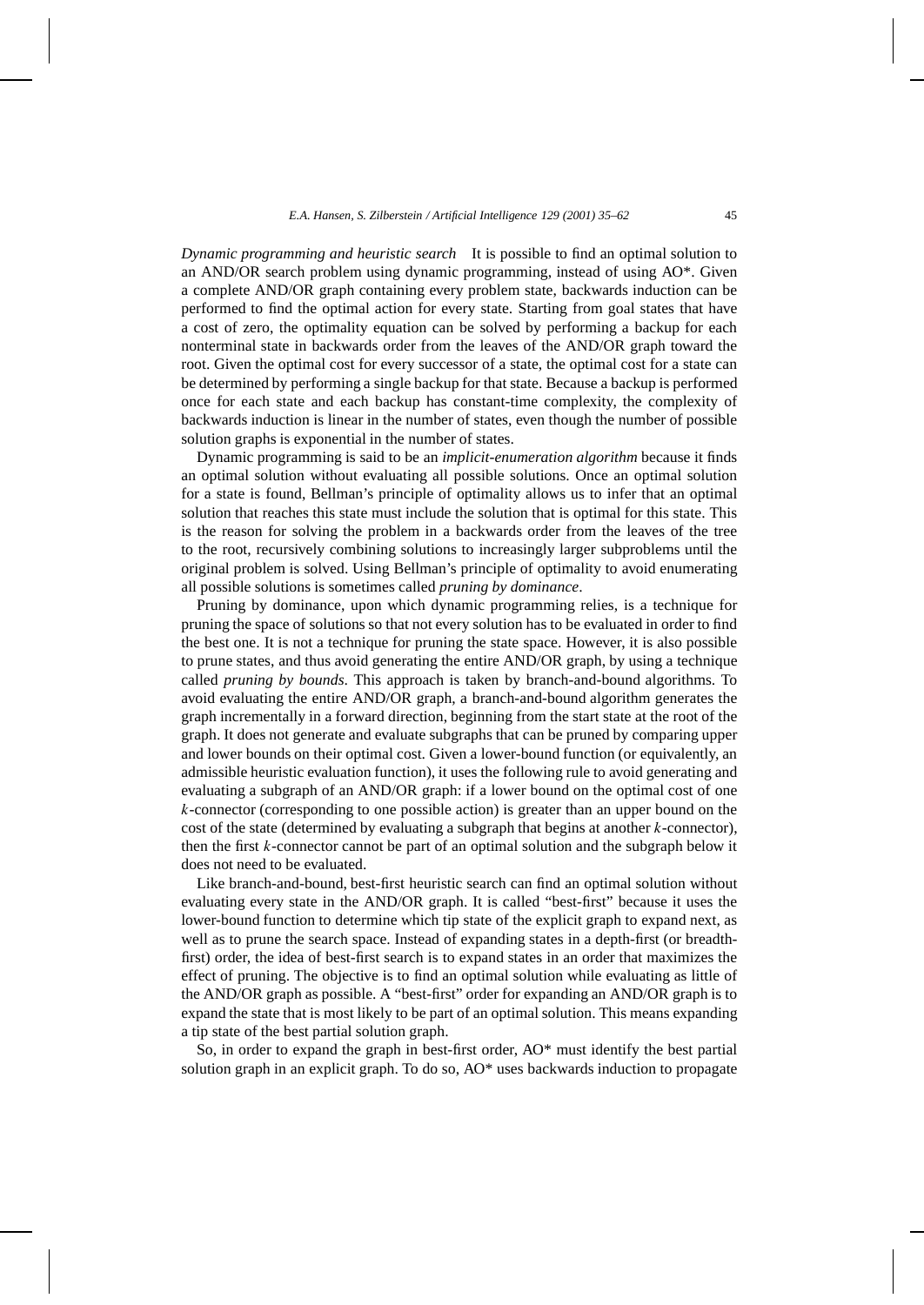state costs from the leaves of the explicit graph to its root. In other words,  $AO*$  uses dynamic programming in its cost revision step. In its forward expansion step, it uses the start state and an admissible heuristic to focus computation on the part of the AND/OR graph where an optimal solution is likely to be. In summary, AO\* uses branch-and-bound in its forward expansion step and dynamic programming in its cost revision step. Integrating these two techniques makes it possible to find an optimal solution as efficiently as possible, without evaluating the entire state space. It also suggests a similar strategy for solving MDPs using heuristic search.

# **3. LAO\***

We now describe  $LAO^*$ , a simple generalization of  $AO^*$  that can find solutions with loops. (The "L" in the name LAO\* stands for "loop".) LAO\* is a heuristic search algorithm that can find optimal solutions for MDPs without evaluating the entire state space. Thus, it provides a useful alternative to dynamic programming algorithms for MDPs such as value iteration and policy iteration.

It is straightforward to represent an indefinite-horizon MDP as an AND/OR graph. We let each state of the AND/OR graph correspond to a state of the MDP and we let each *k*-connector correspond to an action with *k* possible outcomes. In reviewing MDPs and AND/OR graph search, we used the same notation for their transition functions, cost functions, and optimality equations, to help clarify the close relationship between these two frameworks. A difference is that a solution to an indefinite-horizon MDP contains loops (i.e., it allows the same state to be visited more than once). Loops express indefinitehorizon behavior.

The classic AO\* algorithm can only solve problems that have acyclic solutions because the backwards induction algorithm used in its cost revision step assumes an acyclic solution. The key step in generalizing  $AO^*$  to create  $LAO^*$  is to recognize that the cost revision step of AO\* is a dynamic programming algorithm, and to generalize this step appropriately. Instead of using backwards induction, state costs can be updated by using a dynamic programming algorithm for indefinite-horizon MDPs, such as policy iteration or value iteration. This simple generalization creates the algorithm LAO\* summarized in Table 5.

As in  $AO^*$ , the cost revision step of  $LAO^*$  is only performed on the set of states that includes the expanded state and the states in the explicit graph from which the expanded state can be reached by taking marked actions (i.e., by choosing the best action for each state). This is the set *Z* in step 2(b) of Table 5. The estimated cost of states that are not in this subset are unaffected by any change in the cost of the expanded state or its ancestors.

The cost revision step of LAO\* can be performed using either policy iteration or value iteration. An advantage of using policy iteration is that it can compute an exact cost for each state of the explicit graph after a finite number of iterations, based on the heuristic estimates at the tip states. When value iteration is used, convergence to exact state costs is asymptotic. However, this disadvantage is usually offset by the improved efficiency of value iteration for larger problems.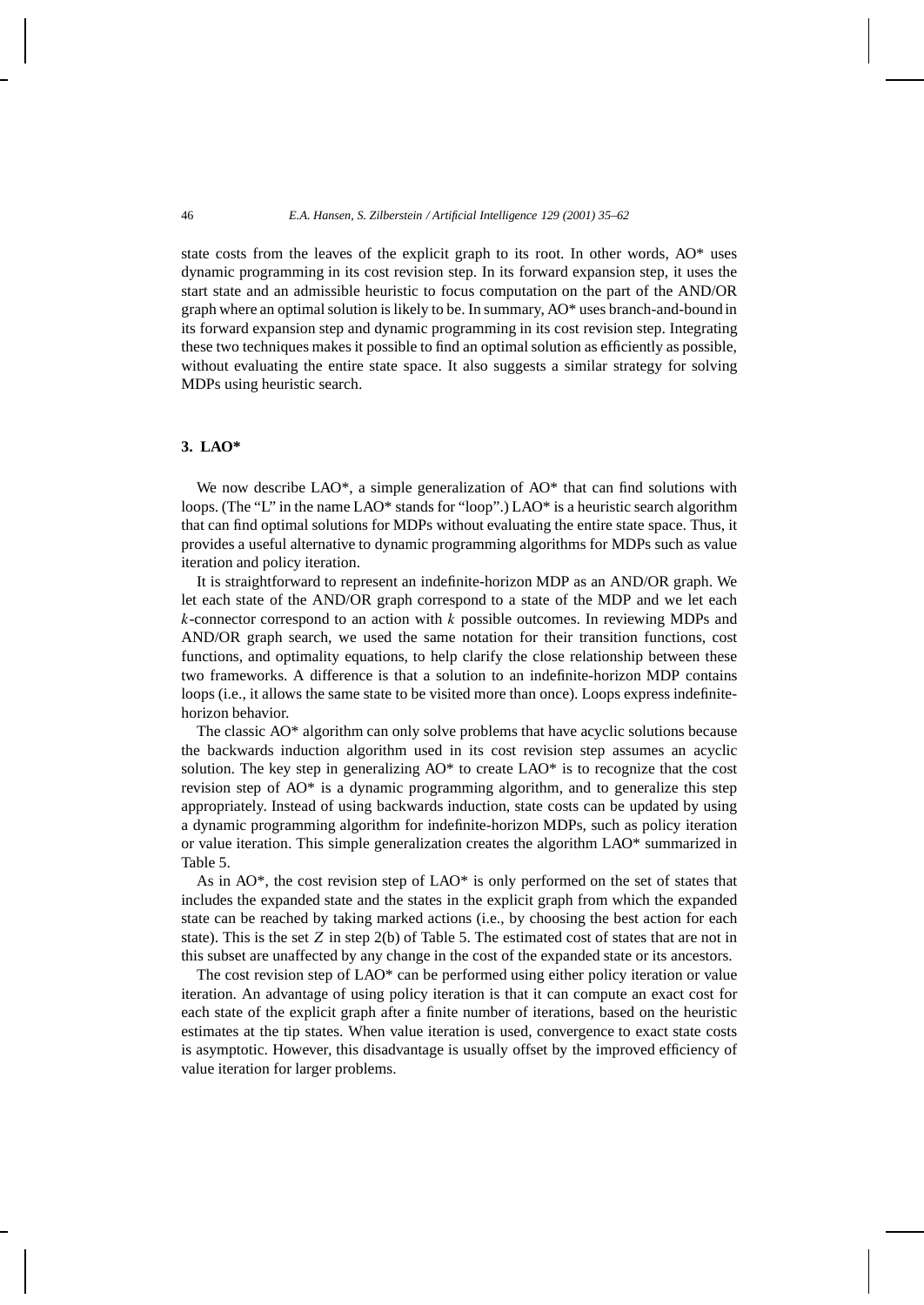| Table |
|-------|
| LAOP. |

1. The explicit graph  $G'$  initially consists of the start state  $s$ .

- 2. While the best solution graph has some nonterminal tip state:
	- (a) *Expand best partial solution*: Expand some nonterminal tip state *n* of the best partial solution graph and add any new successor states to  $G'$ . For each new state *i* added to  $G'$  by expanding *n*, if *i* is a goal state then  $f(i) := 0$ ; else  $f(i) := h(i)$ .
	- (b) *Update state costs and mark best actions*:
		- i. Create a set *Z* that contains the expanded state and all of its ancestors in the explicit graph along marked action arcs. (I.e., only include ancestor states from which the expanded state can be reached by following the current best solution.)
		- ii. Perform dynamic programming (policy iteration or value iteration) on the states in set *Z* to update state costs and determine the best action for each state.
- 3. *Convergence test*: If policy iteration was used in step 2(b)ii, go to step 4. Else perform value iteration on the states in the best solution graph. Continue until one of the following two conditions is met. (i) If the error bound falls below  $\varepsilon$ , go to step 4. (ii) If the best current solution graph changes so that it has an unexpanded tip state, go to step 2.
- 4. Return an optimal (or *ε*-optimal) solution graph.

Because LAO\* allows a solution graph to contain loops, forward search from the start state to identify the best partial solution graph (and the states on its fringe) terminates at any state that represents a loop back to an already expanded state of the best partial solution graph, as well as at a goal state or nonterminal tip state.

In both AO\* and LAO\*, the fringe of the best partial solution graph may contain many unexpanded states and the choice of which state to expand next is nondeterministic. That is, both AO\* and LAO\* work correctly no matter what heuristic is used to select which nonterminal tip state of the best partial solution graph to expand next. A well-chosen state selection heuristic can improve performance, however. Possibilities include expanding the state with the highest probability of being reached from the start state or expanding the state with the least cost, as already discussed for AO\*.

*Example* Fig. 2 shows a simple example of a stochastic shortest-path problem and the steps that LAO\* takes to solve it. The "gridworld" in which a path is to be found is shown in (a). The states of the problem are the cells of the grid, which are numbered from 1 to 8. The problem is to find the shortest path from the start state, labeled 1, to an absorbing goal state, labeled 4. There are three available actions in each state. One action is an attempt to move one cell north (N), one action is an attempt to move one cell east (E), and one action is an attempt to move one cell south (S). Each action is successful in moving to the intended cell with probability 0.5, if there is a cell in the direction of movement. Otherwise, there is no move and the state remains unchanged. Hence, state transitions are stochastic. There is a cost of one for each action taken in a nongoal state. An admissible heuristic estimate of the optimal cost of each state is the length of a deterministic path from the state to the goal. The steps that  $LAO^*$  takes to solve this problem are shown in (b) through (e) of Fig. 2. LAO $*$  terminates when a solution graph is found, without needing to consider states 5, 6, or 7.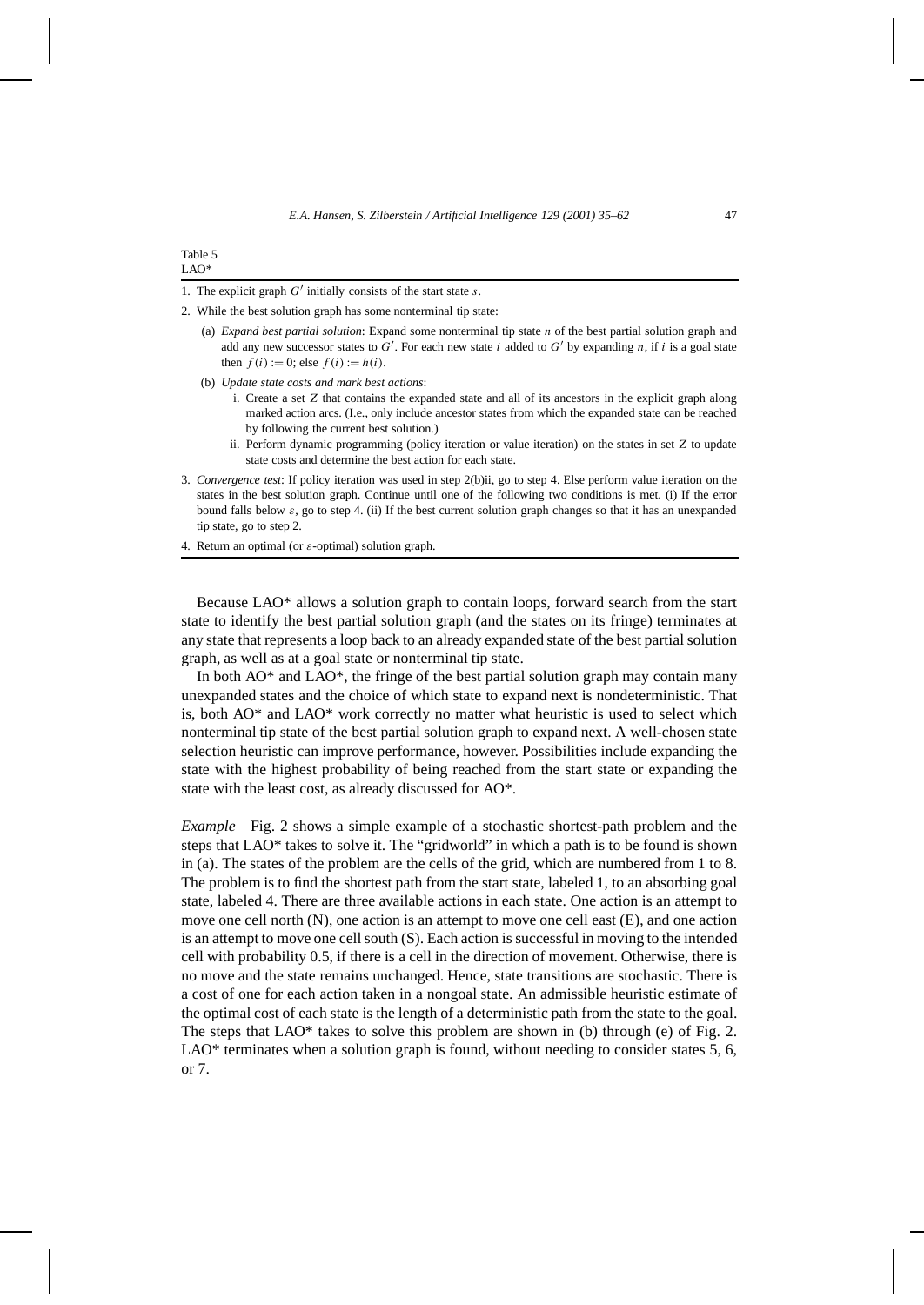



Fig. 2. (a) shows the grid for the stochastic shortest-path problem. (b) shows the root node of the explicit graph (corresponding to the start state) at the beginning of the search. (c) shows the result of expanding the start state. (d) shows the result of expanding state 2, which is the only state on the fringe of the best partial solution graph. (e) shows the result of expanding state 3. Solid lines show the best partial solution graph, and dashed lines show the rest of the explicit graph. The estimated cost of each state is shown in the lower half of the node.

*Admissibility* LAO\* shares the properties of AO\* and other heuristic search algorithms. Given an admissible heuristic evaluation function, all state costs in the explicit graph are admissible after each step and LAO\* converges to an optimal or *ε*-optimal solution without (necessarily) evaluating all problem states. We first prove this for the case in which policy iteration is used in the cost revision step. Then we prove it for the case in which value iteration is used in the cost revision step.

**Theorem 1.** *If the heuristic evaluation function h is admissible and policy iteration is used to perform the cost revision step of LAO\*, then*:

- (1)  $f(i) \leq f^*(i)$  *for every state i, after each step of LAO\**;
- (2)  $f(i) = f^*(i)$  *for every state i of the best solution graph, when LAO\* terminates;*
- (3) *LAO\* terminates after a finite number of iterations.*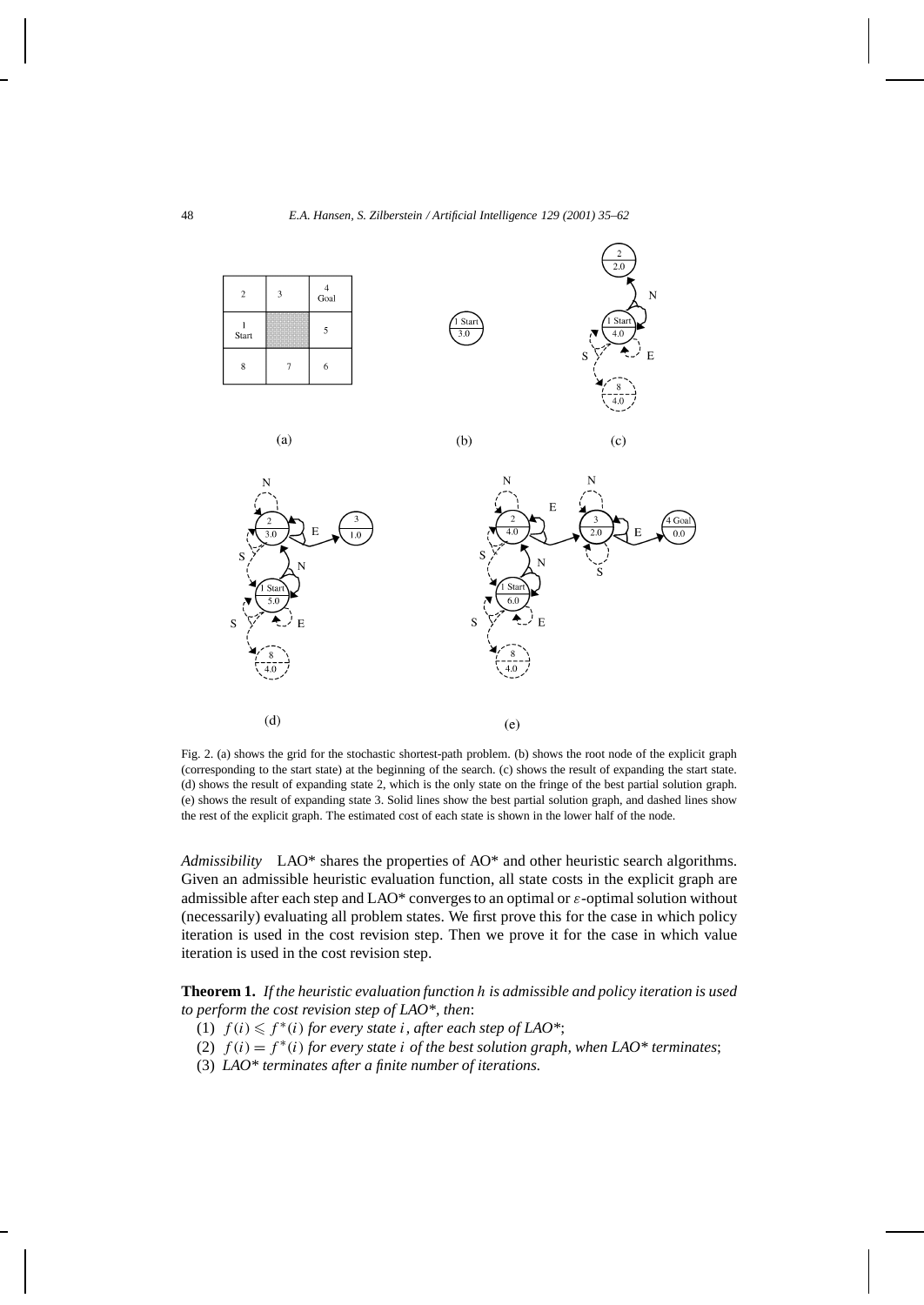**Proof.** (1) The proof is by induction. Every state  $i \in G$  is assigned an initial heuristic cost estimate and  $h(i) \leq f^*(i)$  by the admissibility of the heuristic evaluation function. The solution expansion step does not change the cost of any states and so it is sufficient to consider the cost revision step. We make the inductive assumption that at the beginning of this step,  $f(i) \leq f^*(i)$  for every state  $i \in G$ . If all the tip states of *G'* have optimal costs, then all the nontip states in *G'* must converge to their optimal costs when policy iteration is performed on them by the convergence proof for policy iteration. But by the induction hypothesis, all the tip states of  $G'$  have admissible costs. It follows that the nontip states in *G*' must converge to costs that are as good or better than optimal when policy iteration is performed on them.

(2) The search algorithm terminates when the best solution graph for *s* is complete, that is, has no unexpanded states. For every state *i* in this solution graph, it is contradictory to suppose  $f(i) < f^*(i)$  since that implies a complete solution that is better than optimal. By (1) we know that  $f(i) \leq f^*(i)$  for every state in *G*'. Therefore  $f(i) = f^*(i)$ .

(3) It is obvious that LAO\* terminates after a finite number of iterations if the implicit graph *G* is finite, or equivalently, the number of states in the MDP is finite. (When the state set is not finite, it may still converge in some cases.)  $\Box$ 

**Theorem 2.** *If the heuristic evaluation function h is admissible and value iteration is used to perform the cost revision step of LAO\*, then*:

- (1)  $f(i) \leq f^*(i)$  *for every state i at every point in the algorithm*;
- (2) *f (i) converges to within ε of f* ∗*(i) for every state i of the best solution graph, after a finite number of iterations.*

**Proof.** (1) The proof is by induction. Every state  $i \in G$  is assigned an initial heuristic cost estimate and  $f(i) = h(i) \leq f^*(i)$  by the admissibility of the heuristic evaluation function. We make the inductive hypothesis that at some point in the algorithm,  $f(i) \leq f^*(i)$  for every state  $i \in G$ . If a backup is performed for any state  $i$ ,

$$
f(i) = \min_{a \in A(i)} \left[ c_i(a) + \sum_{j \in S} p_{ij}(a) f(j) \right]
$$
  

$$
\leq \min_{a \in A(i)} \left[ c_i(a) + \sum_{j \in S} p_{ij}(a) f^*(j) \right] = f^*(i),
$$

where the last equality restates the Bellman optimality equation.

(2) Because the graph is finite, LAO\* must eventually find a solution graph that has no nonterminal tip states. Performing value iteration on the states in this solution graph makes the error bound of the solution arbitrarily small after a finite number of iterations, by the convergence proof of value iteration for stochastic shortest-path problems [2].  $\Box$ 

*Convergence test* If the cost revision step of LAO\* computes exact state costs (for example, using policy iteration), LAO\* converges when the best solution graph does not have any nonterminal tip states. This is the same convergence test used by AO\*. It guarantees that the solution to which LAO\* converges is optimal. When state costs are updated approximately (for example, using value iteration), then when LAO\* finds a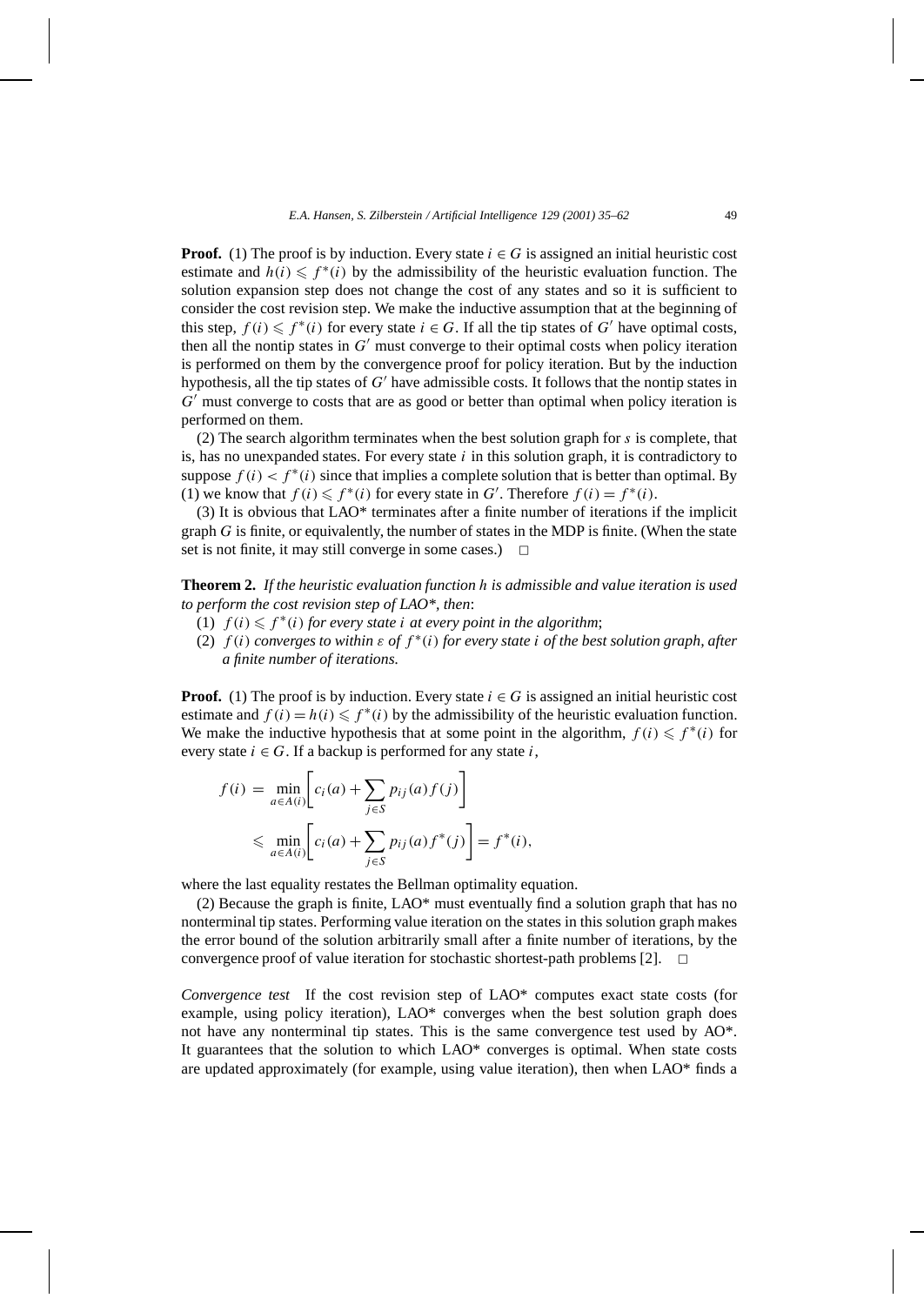solution graph that does not have any nonterminal tip states, this solution is not necessarily optimal. In this case, an additional convergence test can be used to determine when the solution is *ε*-optimal.

The convergence test is simple and is summarized in step 3 of Table 5. It consists of performing value iteration on the set of states visited by the current best solution graph. Because value iteration may change the best action for some state, the best solution graph may change from one iteration to the next. If the best solution graph changes to that it includes a nonterminal tip state, control is passed from the convergence test back to the main algorithm so that the best partial solution can be expanded and re-evaluated. When the best solution graph does not contain any nonterminal tip states, its error bound can be computed. The convergence test is repeated until the error bound falls below *ε*. When it does, LAO\* terminates with an *ε*-optimal solution.

The error bound is the difference between an upper and lower bound on the optimal cost of the start state of the solution. (This is different from the error bound for dynamic programming, which is the maximum difference over all states, not just the start state.) Because the current estimated cost of the start state is admissible, it serves as a lower bound. An upper bound on the optimal cost of the start state is equal to  $f^{\pi}(s) + \phi^{\pi}(s)r$ , where  $f^{\pi}(s)$  is the estimated cost of the start state under the current policy  $\pi$ ,  $\phi^{\pi}(s)$  is the mean first passage time from the start state to any goal state under this policy, and  $r = \max_{i \in SG} |f'(i) - f(i)|$ , is the Bellman residual for this iteration of the convergence test, where  $SG \subseteq S$  denotes the set of states visited by the current best solution graph. Because the estimated cost of every state in the explicit graph is admissible, the Bellman residual only needs to be computed for the states visited by the best solution in order to determine the error bound of the solution. Similarly, first passage times only need to be computed for states in the solution graph.

We note that while Barto et al. [1] prove that RTDP converges to an optimal solution, they do not describe a convergence test for RTDP or a method for computing an error bound. The convergence test and error bound described here may also be adapted for use by RTDP.

*Relationship to RTDP* Both AO\* and LAO\*, as summarized in Tables 4 and 5, update the evaluation function for all ancestor states (along marked arcs) of an expanded state, whenever the best partial solution graph is expanded. They do so in order to maintain accurate estimates of state costs for every state in the explicit graph. Updating the evaluation function for all states in the explicit graph can be time consuming, however, especially for LAO\*, which uses a more complex dynamic programming algorithm. Therefore, it is useful to point out that LAO\* only needs to update the evaluation function for the ancestor states of an expanded state that are in the best partial solution graph, in order to ensure eventual convergence to an optimal or *ε*-optimal solution. To make this change to LAO\*, as summarized in Table 5, we simply change the phrase "explicit graph" to "best partial solution graph" in step 2(b)i of the algorithm. We described LAO\* as we originally did to emphasize its similarity to AO\*. (But if we made this same change to AO\*, it would also still converge to an optimal solution.)

With this modification, the previous convergence theorems for LAO\* still hold, by the following reasoning. Consider any state *i* in the explicit graph that is not also in the best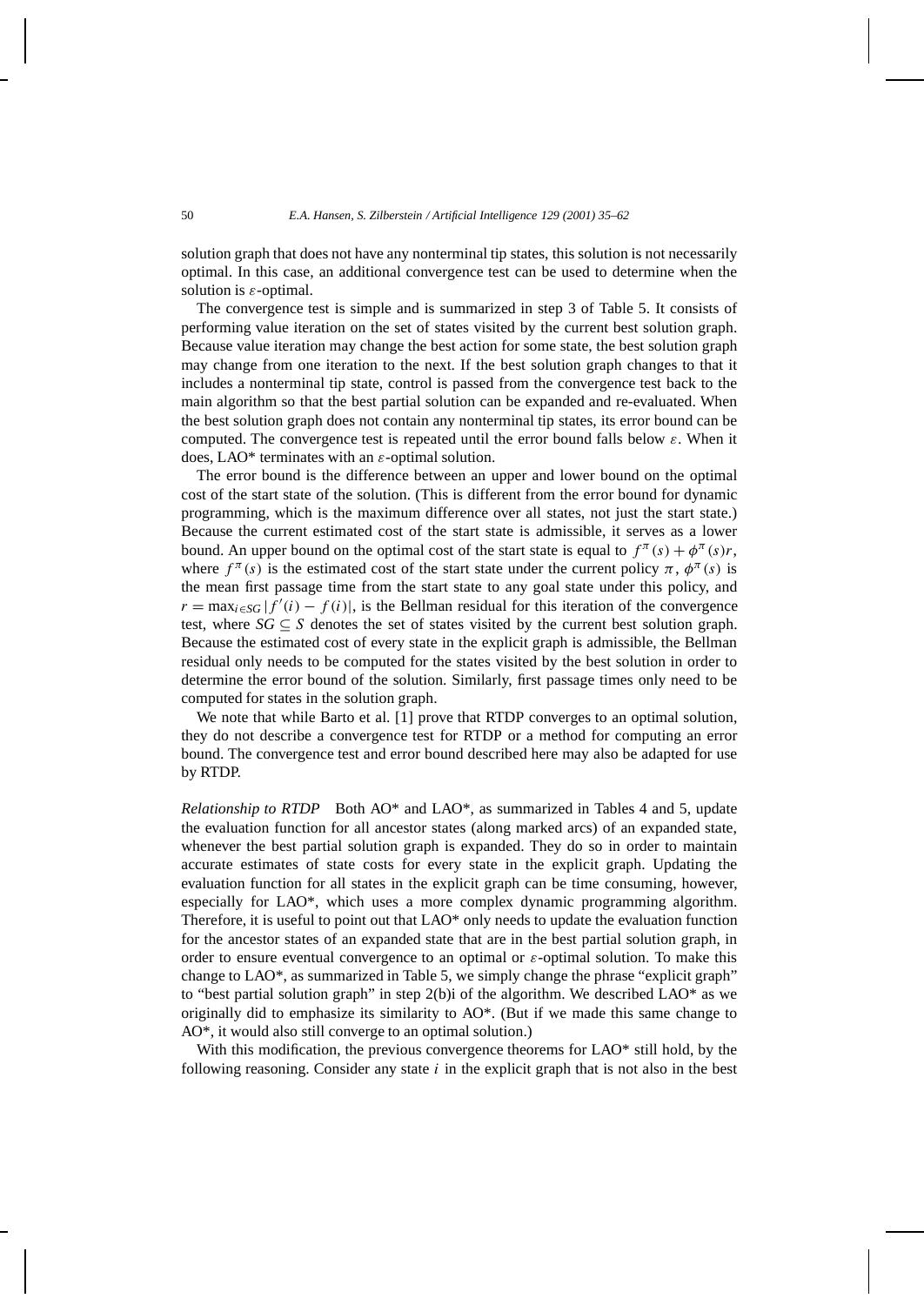partial solution graph. If  $f(i)$  is not updated, its value will be less than it would be if it were updated—and therefore, it will still be admissible. Since *f (i)* is less than it would be if it were updated, it is more likely that it will be selected for inclusion in the best partial solution graph. If it is not, it would not have been part of the best partial solution graph even if it had been updated. If it is selected for inclusion in the best partial solution graph, then  $f(i)$  will be updated.

The observation that LAO\* only needs to update *f* for states in the current best solution graph, in order to converge to an optimal solution, relates LAO\* more closely to RTDP, which only updates *f* for states that can be reached from the start state by following the current best solution.

## **4. Extensions**

While RTDP is a real-time search algorithm and LAO\* is an off-line search algorithm, both solve the same class of MDPs and both converge to an optimal solution without evaluating all problem states. An advantage of deriving LAO\* from the heuristic search algorithm AO\* is that it makes it easier to generalize refinements of classic heuristic search algorithms for use in solving MDPs more efficiently. To illustrate this, we describe some extensions of LAO\* that are suggested by its derivation from AO\* (and ultimately, from A\*). We conclude by briefly discussing the extension of LAO\* to other MDPs besides stochastic shortest-path problems.

## *4.1. Pathmax*

In A\* search, a heuristic evaluation function *h* is said to be *consistent* if it is both admissible and  $h(i) \leq c_i(a) + h(j)$  for every state  $i \in S$  and action  $a \in A(i)$ , where *j* is the successor state of state  $i$  when action  $a$  is taken. Consistency is a desirable property because it ensures that state costs increase monotonically as the algorithm converges. If a heuristic evaluation function is admissible but not consistent, state costs need not increase monotonically. However, they can be made to do so by adding a *pathmax* operation to the update step of the algorithm, as first suggested by Mérõ [15]. This common improvement of A\* and AO\* can also be made to LAO\*.

For problems with stochastic state transitions, we generalize the definition of consistency as follows: a heuristic evaluation function *h* is said to be *consistent* if it is both admissible and  $h(i) \le c_i(a) + \sum_j p_{ij}(a)h(j)$  for every state  $i \in S$  and action  $a \in A(i)$ , where *j* is a possible successor state of state *i* when action *a* is taken. A pathmax operation is added to LAO\* by changing the formula used to update state costs as follows:

$$
f(i) := \max\bigg[f(i), \ \min_{a \in A(i)} \bigg[c_i(a) + \sum_{j \in S} p_{ij}(a)f(j)\bigg]\bigg].
$$
 (10)

As it does for  $A^*$  and  $AO^*$ , use of the pathmax operation in  $LAO^*$  can reduce the number of states that are expanded to find an optimal solution, when the heuristic is not consistent.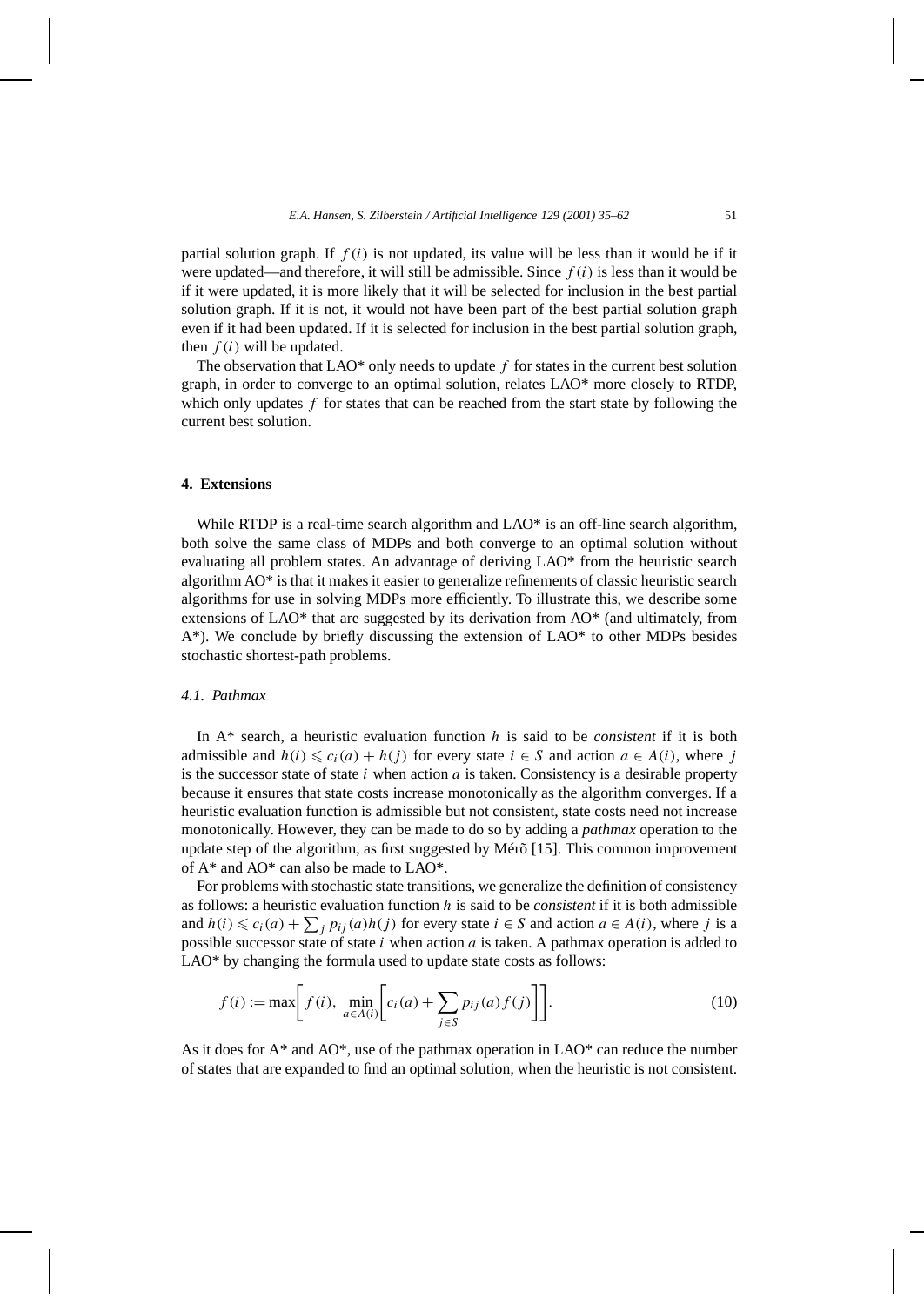#### *4.2. Evaluation function decomposition*

The A\* search algorithm relies on a familiar  $f = g + h$  decomposition of the evaluation function. Chakrabarti et al. [3] have shown that a similar decomposition of the evaluation function is possible for  $AO^*$  and that it supports a weighted heuristic version of  $AO^*$ . We first show that this  $f = g + h$  decomposition of the evaluation function can be extended to LAO\*. Then we describe a similar weighted heuristic version of LAO\*.

Each time a state *i* is generated by  $A^*$ , a new estimate  $f(i)$  of the optimal cost from the start state to a goal state is computed by adding  $g(i)$ , the cost-to-arrive from the start state to *i*, to  $h(i)$ , the estimated cost-to-go from *i* to a goal state. Each time a state *i* is generated by AO\* or LAO\*, the optimal cost from the start state to a goal state is also re-estimated. In this case, it is re-estimated by updating the estimated cost of every ancestor state of state *i*, including the start state. For the start state *s*, the estimated cost-to-go, denoted  $f(s)$ , is decomposed into  $g(s)$ , the cost-to-arrive from the start state to a state on the fringe of the best partial solution, and  $h(s)$ , the estimated cost-to-go from the fringe of the best partial solution to a goal state. In other words,  $g(s)$  represents the part of the solution cost that has been explicitly computed so far and  $h(s)$  represents the part of the solution cost that is still only estimated. The same decomposition applies to every other state in the explicit graph.

For each state *i*, the values  $f(i)$ ,  $g(i)$ , and  $h(i)$  are maintained, with  $f(i) = g(i) + h(i)$ . After a state *i* is generated by AO\* or LAO\*, and before it is expanded,  $g(i)$  equals zero and  $f(i)$  equals  $h(i)$ . After state *i* is expanded,  $f(i)$  is updated in the same manner as before:

$$
f(i) := \min_{a \in A(i)} \bigg[ c_i(a) + \sum_{j \in S} p_{ij}(a) f(j) \bigg].
$$
 (11)

Having determined the action *a* that optimizes  $f(i)$ , then  $g(i)$  and  $h(i)$  are updated as follows:

$$
g(i) := c_i(a) + \sum_{j \in S} p_{ij}(a)g(j),
$$
\n(12)

$$
h(i) := \sum_{j \in S} p_{ij}(a)h(j).
$$
\n<sup>(13)</sup>

Once LAO<sup>\*</sup> converges to a complete solution, note that  $h(i) = 0$  and  $f(i) = g(i)$  for every state *i* in the solution.

The possibility of decomposing the evaluation function of an MDP in this way elegantly reflects the interpretation of an MDP as a state-space search problem that can be solved by heuristic search. It also makes it possible to create a weighted heuristic that can improve the efficiency of LAO\* in exchange for a bounded decrease in the optimality of the solution it finds.

# *4.3. Weighted heuristic*

Pohl [20] first described how to create a weighted heuristic and showed that it can improve the efficiency of A\* in exchange for a bounded decrease in solution quality. Given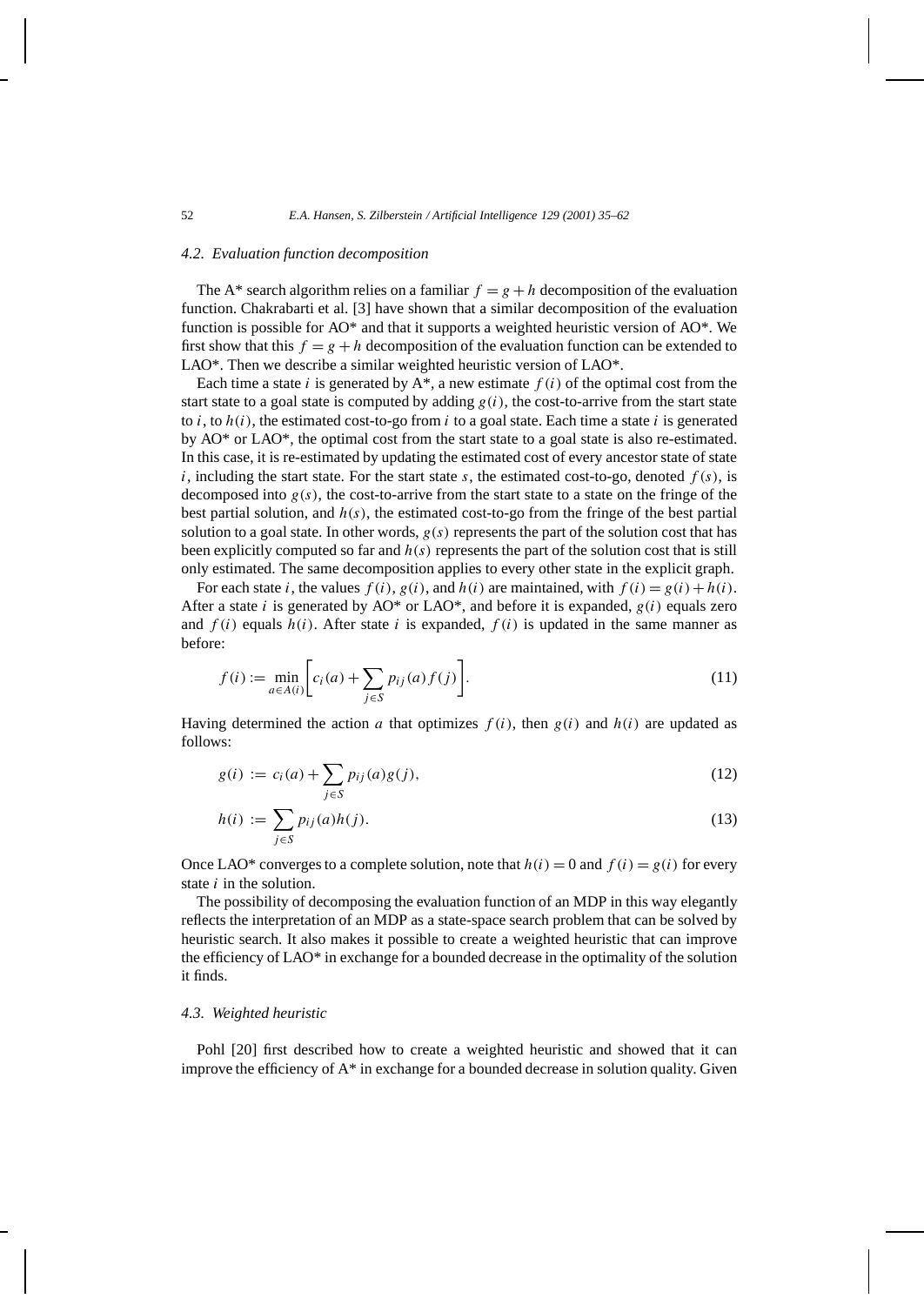the familiar decomposition of the evaluation function,  $f(i) = g(i) + h(i)$ , a weight *w*, with 0.5  $\leq w \leq 1$ , is used to create a weighted heuristic,  $f(i) = (1 - w)g(i) + wh(i)$ . Use of this heuristic guarantees that solutions found by A<sup>\*</sup> are no more than a factor of  $w/(1-w)$ worse than optimal [4]. Given a similar  $f = g + h$  decomposition of the evaluation function computed by LAO\*, it is straightforward to create a weighted version of LAO\* that can find an  $\varepsilon$ -optimal solution by evaluating a fraction of the states that LAO\* might have to evaluate to find an optimal solution.

Note that a  $f = g + h$  decomposition of the evaluation function and a weighted heuristic can also be used with RTDP. In fact, the idea of weighting a heuristic in order to find a bounded-optimal solution is explored by Ishida and Shimbo [9] for Korf's LRTA\* algorithm [11], which can be regarded as a special case of RTDP for solving deterministic search problems. They create a weighted heuristic by multiplying the initial heuristic estimate of each state's value by a weight. (This approach is less flexible than one that relies on the  $f = g + h$  decomposition we have just described, however, because it does not allow the weight to be adjusted in the course of the search.) They find that a weighted heuristic can significantly reduce the number of states explored (expanded) by LRTA\* without significantly decreasing the quality of the solution it finds.

# *4.4. Heuristic accuracy and search efficiency*

In all heuristic search algorithms, three sets of states can be distinguished. The *implicit graph* contains all problem states. The *explicit graph* contains those states that are evaluated in the course of the search. The *solution graph* contains those states that are reachable from the start state when the best solution is followed. The objective of a bestfirst heuristic search algorithm is to find an optimal solution graph while generating as small an explicit graph as possible.

Like all heuristic search algorithms, the efficiency of LAO\* depends crucially on the heuristic evaluation function that guides the search. The more accurate the heuristic, the fewer states need to be evaluated to find an optimal solution, that is, the smaller the explicit graph generated by the search algorithm. For A\*, the relationship between heuristic accuracy and search efficiency has been made precise. Given two heuristic functions,  $h_1$ and  $h_2$ , such that  $h_1(i) \leq h_2(i) \leq f^*(i)$  for all states *i*, the set of states expanded by A<sup>\*</sup> when guided by  $h_2$  is a subset of the set of states expanded by  $A^*$  when guided by  $h_1$  [18].

A result this strong does not hold for AO\*, or by extension, for LAO\*. The reason it does not is that the selection of the next state to expand on the fringe of the best partial solution graph is nondeterministic. Although AO\* and LAO\* work correctly no matter which state on the fringe of the best partial solution is expanded next, a particular choice may result in some states being expanded that would not be if the choice were different. Nevertheless, Chakrabarti et al. [3] show that a weaker result does hold for AO\* and it is straightforward to extend this result to LAO\*.

Chakrabarti et al. [3] consider the worst-case set of states expanded by a search algorithm. Adapting their analysis, let *W* denote the worst-case set of states expanded by LAO\*, defined as follows:

 $\bullet$  the start state *s* is in *W*;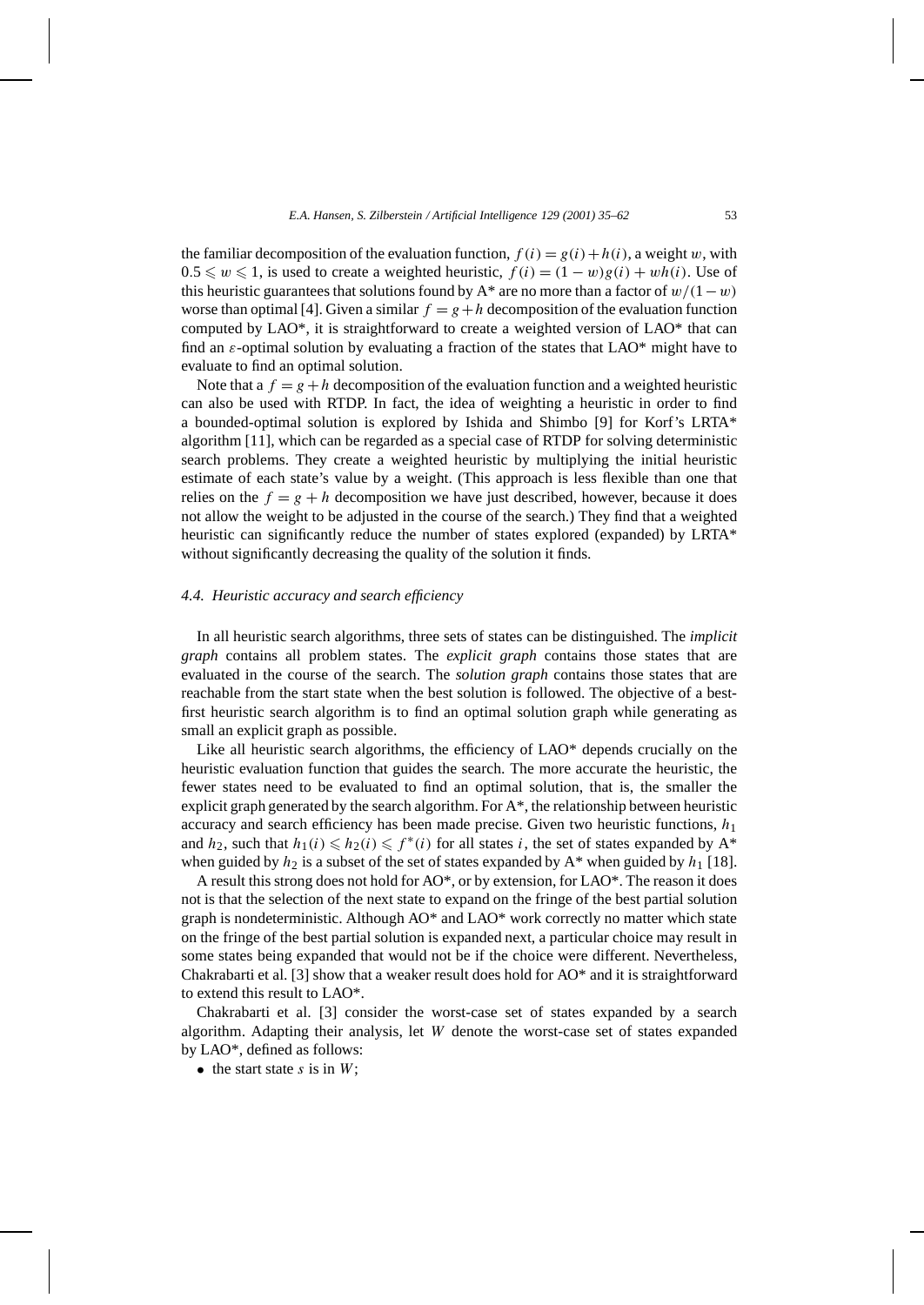- a state  $i$  is in  $W$  if there exists a partial solution graph  $p$  with an evaluation function  $f<sup>p</sup>$  such that:
	- $f<sup>p</sup>(s)$  ≤  $f<sup>*</sup>(s)$ ;
	- every nontip state of *p* is in *W*;
	- $i$  is a nonterminal tip state of *p*;
- no other states are in *W*.

Given this definition, we have the following theorem.

**Theorem 3.** *Given two heuristic functions,*  $h_1$  *and*  $h_2$ *, such that*  $h_1(i) \leq h_2(i) \leq f^*(i)$  *for all states i, the worst-case set of states expanded by LAO\* when guided by h*<sup>2</sup> *is a subset of the worst-case set of states expanded by LAO\* when guided by h*1*.*

**Proof.** For any partial solution graph for start state *s*, we have

$$
f_1(s) = g(s) + h_1(s),
$$
  

$$
f_2(s) = g(s) + h_2(s).
$$

Since  $h_1(s) \leq h_2(s)$ , we have  $f_1(s) \leq f_2(s)$ . Thus, if  $f_2(s) \leq f^*(s)$ , we also have  $f_1(s) \leq f^*(s)$ . It follows that the worst-case set of states expanded by LAO\* when guided by *h*<sup>2</sup> must be a subset of the worst-case set of states expanded by LAO\* when guided by  $h_1$ .  $\Box$ 

In other words, a more accurate heuristic does not necessarily make LAO\* more efficient. However, it makes it more efficient in the worst case. This result holds for a "pure" version of LAO\* that updates state costs exactly in the dynamic-programming step. If LAO\* updates state costs approximately, for example, by using value iteration with a relaxed criterion for convergence, the effect on the set of states expanded in the worst case is not as clear.

## *4.5. Infinite-horizon problems*

We have presented the results of this paper for stochastic shortest-path problems. Many MDPs do not include terminal (or goal) states, or if they do, there is no guarantee that a terminal state can be reached from every other state. Problems that may never terminate are called infinite-horizon MDPs. For an infinite-horizon problem, one way to ensure that every state has a finite expected cost is to discount future costs by a factor  $\beta$ , with  $0 \le \beta < 1$ . For problems for which discounting is not reasonable, other optimality criteria, such as average cost per transition, can be adopted. Variations of policy and value iteration algorithms for these other optimality criteria have been developed [2]. By incorporating them into LAO\*, we claim that the results of this paper can be extended to infinite-horizon problems in a straightforward way. Hansen and Zilberstein [8] consider LAO\* for discounted infinitehorizon MDPs and give convergence proofs.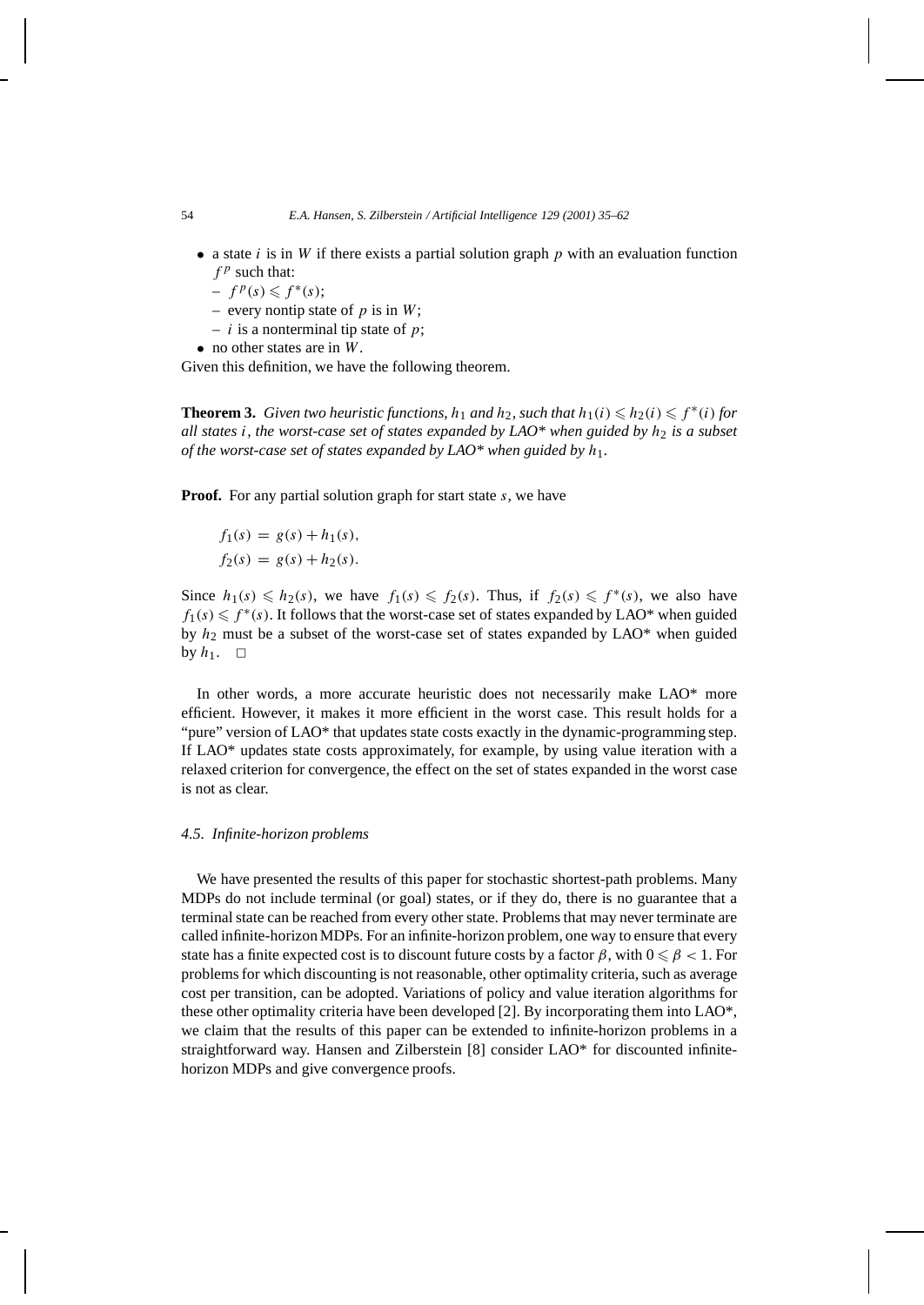## **5. Performance**

We now examine the performance of LAO<sup>\*</sup> on two test problems. The first is the race track problem used by Barto et al. [1] to illustrate the behavior of RTDP. The second is a simple example of a supply-chain management problem that has been studied extensively in operations research [12]. While further work is needed to fully evaluate LAO\*, the two problems allow us to observe some important aspects of its behavior and to improve its implementation.

*Race track problem* To illustrate the behavior of RTDP, Barto et al. [1] describe a test problem that involves a simple simulation of a race car on a track. The race track has any length and shape, and includes a starting line at one end and a finish line at the other. The track is discretized into a grid of square cells, where each cell represents a possible location of the car. Beginning at the starting line, the car attempts to move along the track to the finish line. The state of the MDP is determined by the location of the car and its twodimensional velocity. The car can change its velocity by  $\pm 1$  in each dimension, for a total of nine actions. The actual acceleration/deceleration that results from each action is zero with some probability, in order to make state transitions stochastic. It is as if an attempt to accelerate or decelerate sometimes fails because of an unpredictable slip on the track. If the car hits the track boundary, it is moved back to the start state. For a full description of the problem, we refer to the paper by Barto et al. [1].

We test  $LAO^*$  on an instance of this problem that has 21,371 states. When the race car it driven optimally, it avoids large parts of the track as well as dangerous velocities. Thus, only 2,248 states are visited by an optimal policy that starts at the beginning of the race track. Table 6 summarizes the performance of LAO\* on this problem. It shows the number of states evaluated by LAO\* as a function of two different admissible heuristics. The "zero heuristic" sets the initial heuristic cost of each state to zero. The "shortest-path heuristic" is computed by beginning from the set of goal states and determining the smallest possible number of state transitions needed to reach a goal state, for each state. This more informed

| complexity of value heration.)  |          |               |                    |  |  |
|---------------------------------|----------|---------------|--------------------|--|--|
|                                 | Solution | <b>States</b> | Time to            |  |  |
| Algorithm                       | quality  | evaluated     | converge           |  |  |
| Policy iteration                | Optimal  | 21,371        | $>10$ minutes      |  |  |
| Value iteration                 | Optimal  | 21,371        | 15.7 sec           |  |  |
| LAO* $w$ zero heuristic         | Optimal  | 18,195        | $10.7 \text{ sec}$ |  |  |
| LAO* w/ shortest-path heuristic | Optimal  | 14,252        | 4.7 sec            |  |  |
| LAO* w/ weight = $0.6$          | Optimal  | 8.951         | $3.1 \text{ sec}$  |  |  |
| LAO* w/ weight = $0.67$         | $+4%$    | 4.508         | $1.8$ sec          |  |  |

Table 6

Results for race track problem with 21,371 states. Optimal solution visits only 2,248 states (Policy iteration is much slower than value iteration because exact policy evaluation has cubic complexity in the number of states, compared to the quadratic complexity of value iteration.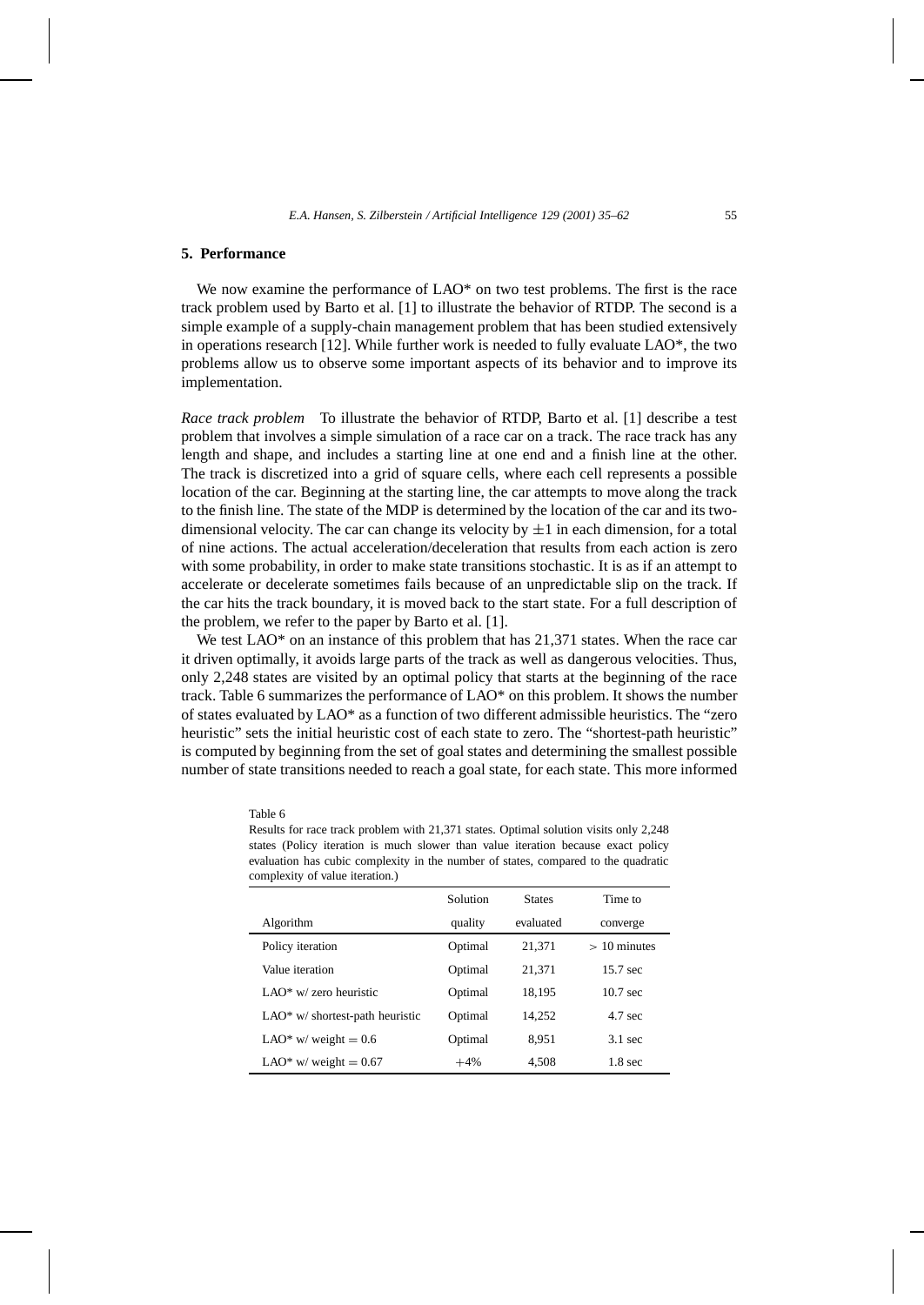heuristic enables LAO\* to find an optimal solution by expanding fewer states. Weighting the shortest-path heuristic allows a solution to be found by evaluating even fewer states, although the solution is not necessarily optimal. These results illustrate the importance of heuristic accuracy in limiting the number of states evaluated by LAO\*.

The number of states evaluated by LAO\* is only one factor that influences its efficiency. Our experiments quickly revealed that a naive implementation of LAO\* can be very inefficient, even if it evaluates a fraction of the state space. The reason for this is that the running time of LAO\* is proportional to the total number of states evaluated multiplied by the average number of times these states are evaluated. In a naive implementation of LAO\*, the fact that fewer states are evaluated can be offset by an increase in the average number of evaluations of these states. Using the race track problem as an example, expanding just one state on the fringe of the best partial solution graph at a time, and performing several iterations of value iteration between each state expansion, results in many states being evaluated tens of thousands of times before convergence.

We found that the performance of LAO\* can be improved by using various techniques to limit the number of times that states are evaluated. One technique is to expand multiple states on the fringe of the best partial solution graph before performing the cost revision step. (Nilsson [18] makes a similar suggestion for AO\*.) For this problem, expanding all states on the solution fringe before performing the cost revision step worked better than expanding any subset of the fringe states (although we do not claim that this is the best strategy in general.) We also found it helpful to limit the number of iterations of value iteration in each cost revision step, and to limit the number of ancestor states on which value iteration is performed. Because value and policy iteration are much more computationally expensive than expanding the best partial solution graph, finding ways to minimize the expense of the cost revision step usually improves the performance of LAO\*.

With this in mind, Table 7 summarizes a more efficient implementation of LAO\* that limits the number of state backups by integrating them into the solution expansion step. Beginning from the start state, LAO\* searches the best partial solution graph in a depthfirst fashion. As each state is visited, including any newly expanded states on the fringe of the solution graph, the state is pushed on the stack used to control the depth-first search. (The state is also marked in order to avoid revisiting the same state during the depth-first search.) As states are popped off the stack, a backup is performed to re-evaluate them. It

## Table 7

An efficient version of LAO\* that combines backups with solution expansion

1. The explicit graph *G* initially consists of the start state *s*.

- 2. *Expand best partial solution, update state costs, and mark best actions*: While the best solution graph has some nonterminal tip state, perform a depth-first search of the best partial solution graph. For each visited state *i*, in postorder traversal:
	- (a) If state *i* is not expanded, expand it.
	- (b) Set  $f(i) := \min_{a \in A(i)} [c_i(a) + \sum_j p_{ij}(a) f(j)]$  and mark the best action for *i*. (When determining the best action resolve ties arbitrarily, but give preference to the currently marked action.)
- 3. *Convergence test*: Perform value iteration on the states in the best solution graph. Continue until one of the following two conditions is met. (i) If the error bound falls below  $\varepsilon$ , go to step 4. (ii) If the best solution graph changes so that it has an unexpanded tip state, go to step 2.
- 4. Return an *ε*-optimal solution graph.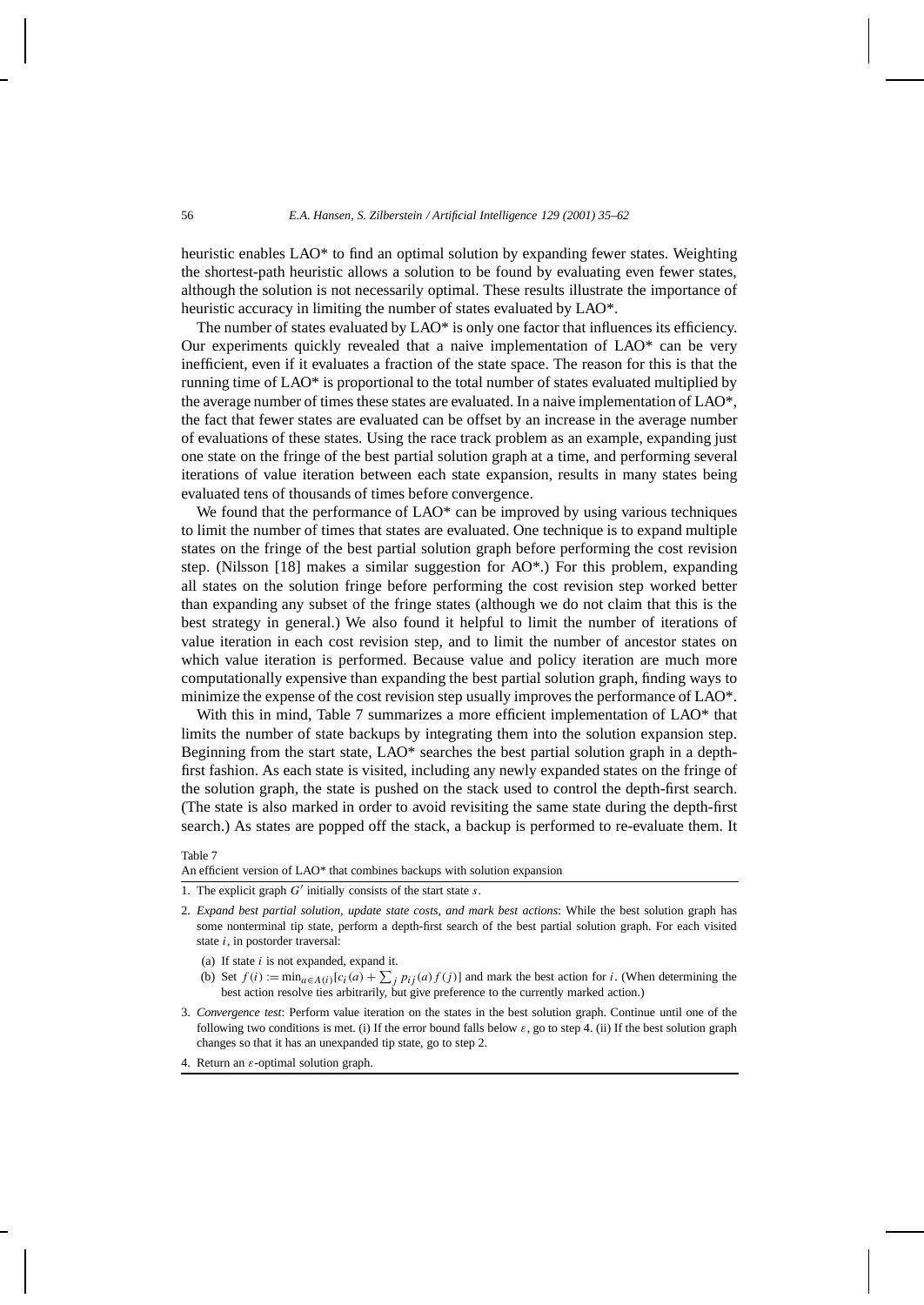

Fig. 3. Comparison of the convergence behavior of RTDP and LAO\* on the race track problem. Both algorithms use the shortest-path heuristic, which initializes the start state to 21.0. Although RTDP improves the solution more quickly, LAO\* converges to an  $\varepsilon$ -optimal solution after four and a half seconds, indicated by the vertical mark, whereas RTDP continues to run for more than three minutes without converging to the same value.

is possible to view this version of LAO\* as a kind of "focused value iteration" because it works the same as value iteration except that instead of updating all states each iteration, it only updates states that are part of the best (partial) solution graph. LAO $*$  expands the best partial solution graph each iteration until a complete and optimal solution is found. The last column of Table 6 shows convergence times for this more efficient implementation of LAO\*. (All timing results in this section are on a 300 MHz UltraSparc II.)

On the race track problem, the performance of this version of LAO\* is competitive with RTDP, as shown by Fig. 3. Trial-based RTDP improves the solution faster because it focuses on high-probability paths through the state space, while LAO\* systematically explores all paths, including low-probability paths. However, LAO\* converges to an *ε*optimal solution after only four and a half seconds (with  $\varepsilon = 0.000001$ ), whereas RTDP does not converge to a solution within 0.001 of this value after three minutes. The reason for this is that RTDP tends to avoid updating states on very low-probability paths, and thus is slow in propagating the low-probability state values needed for convergence.

This comparison suggests a combined strategy that focuses search on high-probability paths first, to improve the solution quickly, and then searches more systematically as the solution nears convergence. LAO\* allows flexibility in how state expansions are mixed with state backups, and more sophisticated search control strategies that exploit this flexibility may further improve its performance.

*Supply-chain problem* Our second test problem is a simple supply-chain management problem. A supply chain is a network of facilities (companies or departments) that are responsible for procurement of materials, intermediate and finished product assembly, and distribution of finished products to customers. Supply chains, with various degrees of complexity, exist in both service and manufacturing. Supply-chain management requires making decisions about the acquisition of raw materials; the manufacture, distribution, and sale of a product; and optimal levels of inventory at various stages of the chain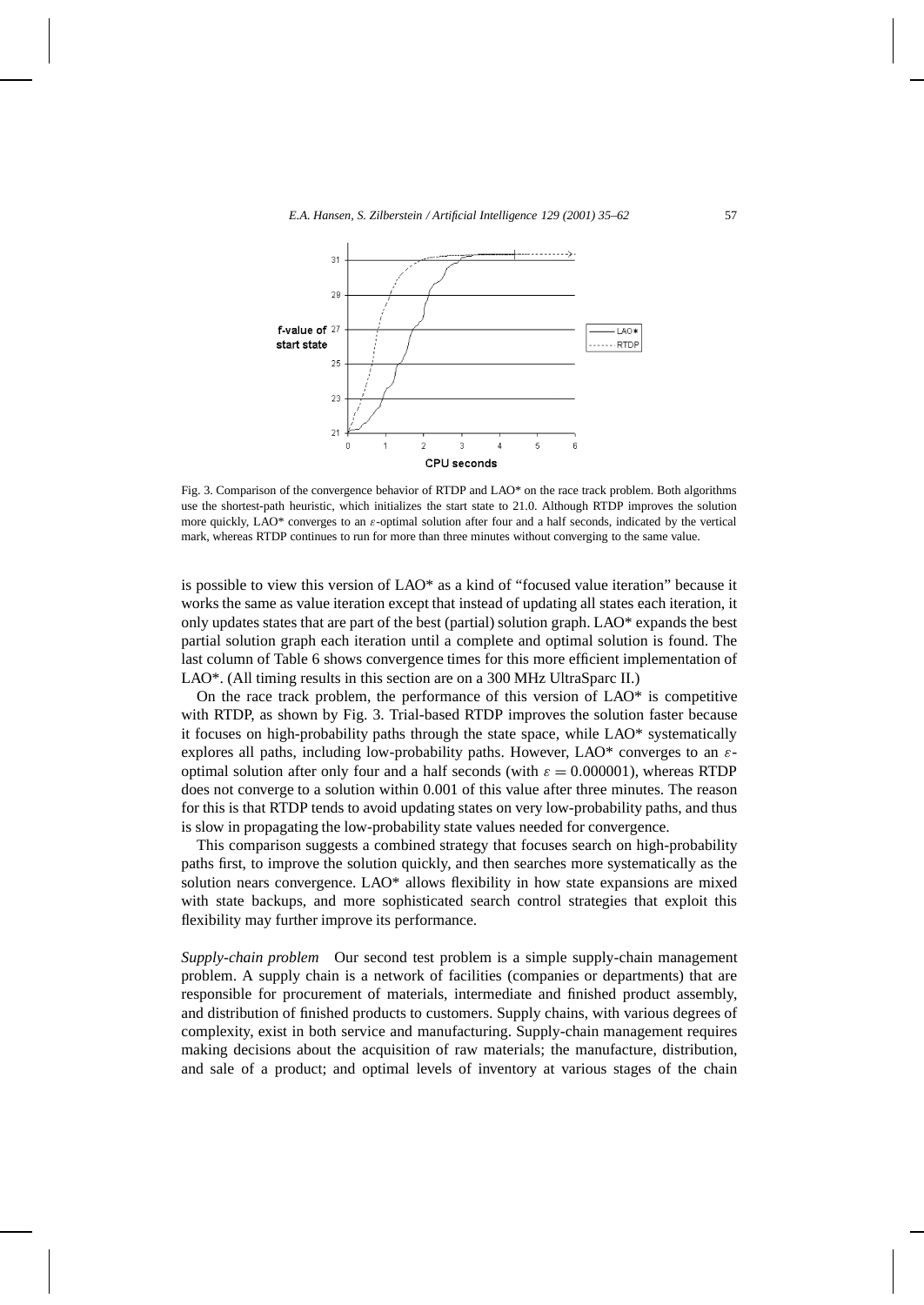of production. Such problems require sequential decision making under uncertainty (especially uncertainty about customer demand), and typically have very large state spaces [12].

We consider a small example of such a problem. To manufacture a product, say a lamp, we are dependent on supply of a part, say a flexible neck. Manufacture of the lamp depends on other parts as well, such as a lamp shade, bulb, basement, and cable, but we consider only supply of one part for this example. Demand for the product is stochastic. The problem is to determine how many units of the product to produce, what price to sell the product for, how many units of the part to order, and what inventory to keep on hand. A complicating factor is that the cost of parts goes down if they are ordered in advance. Each order has a guaranteed delivery time. The longer the period between ordering and delivery, the lower the cost. This reflects the fact that advance notice allows the part manufacturer to increase its own efficiency. We first specify the parameters of the problem. Then we describe the performance of LAO\*.

The problem state is defined by a tuple of state variables,

*(ordAmt, ordTime,invProd,invPart, demand, price),*

where *ordAmt* is the quantity of the part on order for each of the next *ordTime* time periods, *invProd* is the current inventory of the product, *invPart* is the current inventory of the part, *demand* defines a demand curve that gives the current demand for the product as a function of price, and *price* is the current price of the product. We assume that each of these state variables has a finite number of possible values, beginning from a minimum value and increasing by a fixed step size to a maximum possible value. The size of the state space is the cardinality of the cross-product of the domains of the state variables.

An action consists of two decisions. The first is to (possibly) change the price of the final product. The second is to (possibly) place a new order for parts. Each time period, a maximal number of new products is produced based on the available parts and the production capacity. Therefore, control of production is performed indirectly by limiting the order of new parts. Once parts are available, we assume that it is beneficial to transform them as soon as possible into complete products. To relax this assumption, one could add to each action a third component that controls the production level.

To limit the number of possible actions (in a reasonable way), we allow the price of the product to be increased or decreased by only the fixed step size each time period. The number of actions and states is limited by the way we represent future orders. The most general representation is an arbitrary vector of orders [*ordAmt*<sub>1</sub>, *ordAmt*<sub>2</sub>, *ordAmt*<sub>3</sub>, ..., *ordAmt<sub>n</sub>*], where *ordAmt<sub>i</sub>* represents the number of parts on order for delivery after *i* time periods. Instead, we assume the same number of parts, *ordAmt*, is ordered for delivery in each of the next *ordTime* time periods. We also assume that existing orders form a commitment that cannot be canceled or changed. An action can only increase *ordAmt* or *ordTime*, or both, up to some maximum. If no more parts are ordered, *ordTime* decreases by one each time period until it reaches zero. Then it is possible to order any number of parts for any number of periods.

As for the state transition function, we assume that actions have deterministic effects, but that demand is stochastic. Demand for the product is given by the formula

 $demand(price) = demand \cdot e^{\alpha \cdot price}$ .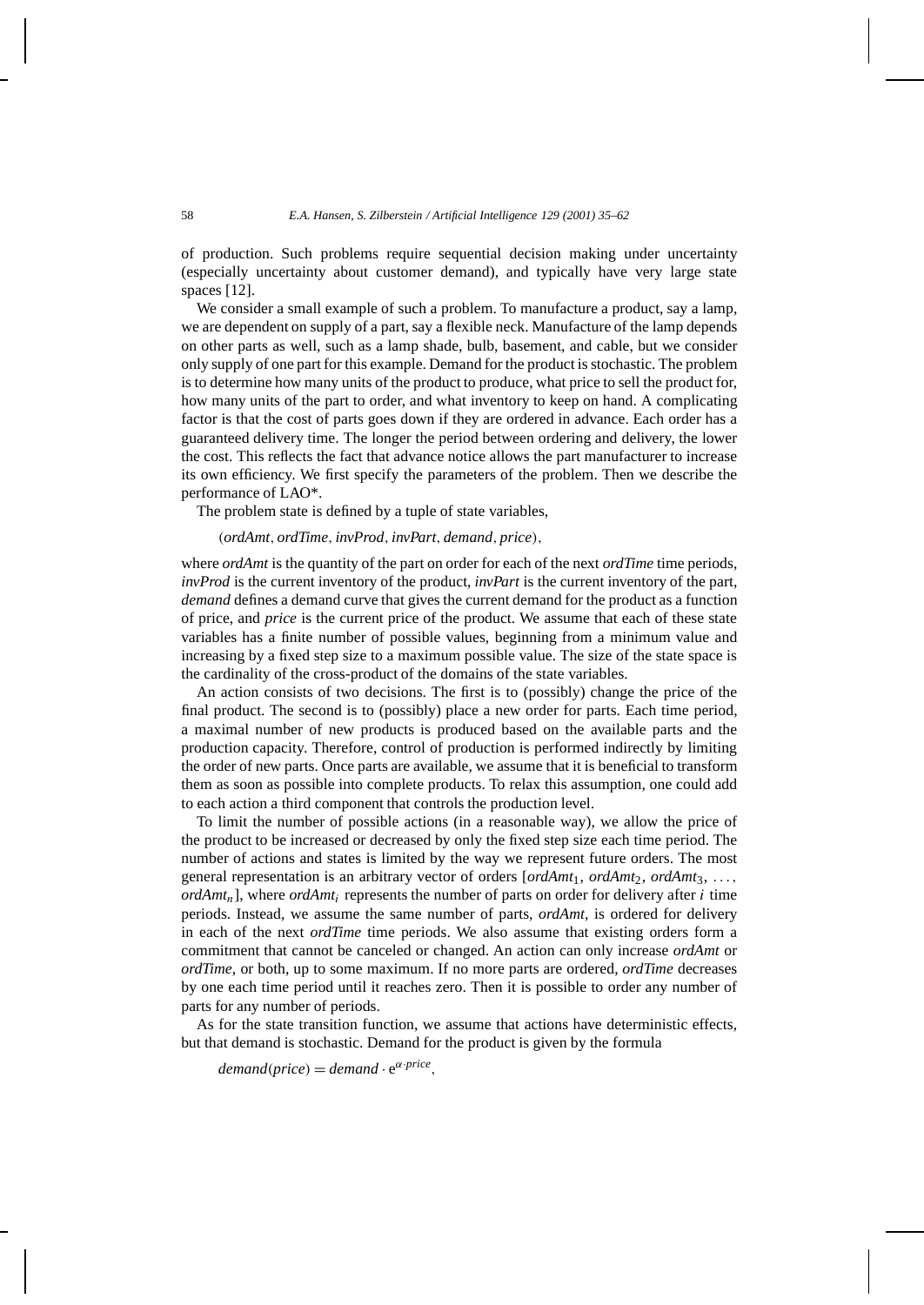where  $\alpha$  is a constant that characterizes this product, and *demand* is a state variable that changes stochastically each time period. With probability 0.3, it increases by one unit; with probability 0.3, it decreases by one unit; and with probability 0.4, it remains unchanged. The transition probabilities change when the demand variable is at its maximum or minimum value. At its maximum value, it decreases with probability 0.4 and otherwise remains unchanged. At its minimum value, it increases with probability 0.4 and otherwise remains unchanged.

We treat this as a reward-maximization problem (which is a simple modification of a cost-minimization problem). The overall reward is the difference between the income from selling products and the associated costs. In each action cycle, the immediate income is the number of products sold times the price of a product. The immediate cost has three components: production cost, inventory storage cost, and the cost of ordering parts. The former two are linear functions defined by the unit production cost, *CostProd*, and the unit storage costs for inventory, *InvCostPart* and *InvCostProd*. The cost of an order depends on a variable unit cost for a part, which is a monotonically decreasing function of time the part is ordered in advance. The minimum cost, *MinCostPart*, applies if the part is ordered at least *tmin* time periods in advance. The maximum cost, *MaxCostPart*, applies if the part if ordered less than *tmax* time periods in advance. The cost changes linearly between *tmax* and *tmin*.

The objective is to maximize the discounted sum of rewards over an infinite horizon. For discounted infinite-horizon problems, a simple admissible heuristic can be constructed by assuming the maximum one-step reward is received each time period. We consider an instance of the problem in which the variables can have the values shown in Table 8, and the constants are: *InvCostProd* = 1*.*0; *InvCostPart* = 0*.*2; *ProductionCost* = 1*.*80; *ProductionCapacity* = 1500;  $t_{max} = 1$ ;  $t_{min} = 4$ ; and  $\alpha = 0.207944$ . The discount factor is 0.95.

This instance of the supply-chain problem has 36,000 states and 27 actions. We solve the problem for the following start state:  $\text{ordAmt} = 100$ ;  $\text{ordTime} = 2$ ;  $\text{price} = 10.00$ ;  $demand = 4000$ ;  $invProd = 600$ ; and  $invPart = 0$ . An optimal policy visits only 680 states and is found by expanding 14,229 states after 48 seconds. By comparison, value iteration takes 238 seconds to solve the same problem.

| Description    | Variable name  | Min value | Max value      | Increment step |  |  |
|----------------|----------------|-----------|----------------|----------------|--|--|
| Order level    | ordAmt         | 0         | 1800           | 600            |  |  |
| Order periods  | ordTim         | 1         | $\overline{4}$ | 1              |  |  |
| Product price  | price          | 5         | 17.50          | 1.25           |  |  |
| Demand         | demand         | 1000      | 16000          | 1500           |  |  |
| Prod inventory | <i>invProd</i> | 0         | 100            | 2000           |  |  |
| Part inventory | invPart        | $\theta$  | 400            | 200            |  |  |
| Cost of part   | costPart       | 1.40      | 2.00           | N/A            |  |  |

Table 8 Variables for the supply-chain problem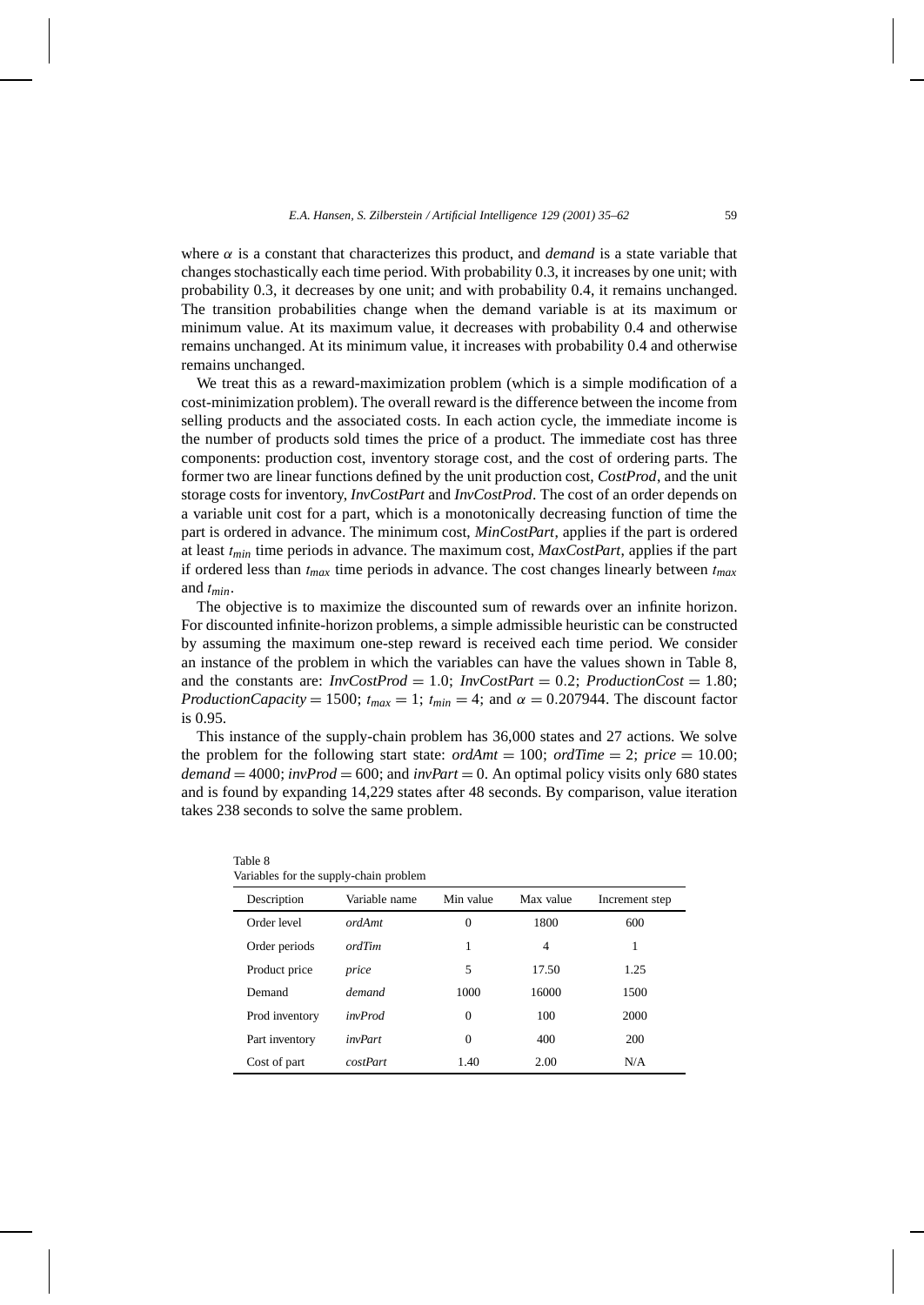We have experimented with additional problem instances created by varying the parameters of this problem and found that LAO\* consistently outperforms value iteration. It is well-suited for this supply-chain problem because, regardless of the starting state, an optimal policy is to try to enter a certain steady state of production and orders, and this steady state involves a small fraction of the state space (less than 2% in the above example). While it is difficult to generalize these results to other problems, or even to more complex supply-chain problems, they improve our intuition about the performance of LAO\* and show that it can be a useful algorithm.

*For what types of problem is LAO\* useful?* Given a start state and an admissible heuristic to guide forward expansion of a partial solution, LAO\* can find an optimal solution without evaluating the entire state space. However, it only enjoys this advantage for problems for which an optimal solution visits a fraction of the state space, beginning from the start state. Many problems have this property, including our two test problems. But many do not. It would be useful to have a way of identifying problems for which LAO\* is effective. There does not appear to be an easy answer to this question. Nevertheless, we make a few remarks in this direction.

One relevant factor appears to be how much overlap there is between the sets of successor states for different actions, taken in the same state. If there is little overlap, a policy can more easily constrain the set of reachable states. If there is much (or even complete) overlap, it cannot. For example, each action in the race track problem has two possible successor states. The action of accelerating or decelerating either succeeds or fails. (It fails due to a slip on the track. This is the stochastic element of the problem.) Thus, the overlap between the successor states for different actions is limited to the case of failure. Otherwise, each action has a distinct successor state. Now, consider the following slight modification of the race track problem. With some small probability, each action has the effect of any other action. In this case, every action has the same set of possible successor states and the choice of one action instead of another does not affect the set of reachable states. With this change to the race track problem, every policy visits all the states of the race track problem.

Even for problems for which an optimal policy visits all (or most) of the state space, LAO\* may provide a useful framework for finding partial solutions under time constraints. Instead of finding a complete policy, it can focus computation on finding a policy for a subset of states that is most likely to be reached from the starting state. This approach to solving MDPs approximately has been explored by Dean et al. [5]. The framework of LAO\* relates this approach more closely to classic heuristic search algorithms.

# **6. Conclusion**

We have presented a generalization of AO\*, called LAO\*, that can find solutions with loops, and we have shown that it can be used to solve indefinite-horizon MDPs. Like other heuristic search algorithms, LAO\* can find an optimal solution for a start state without evaluating the entire state space.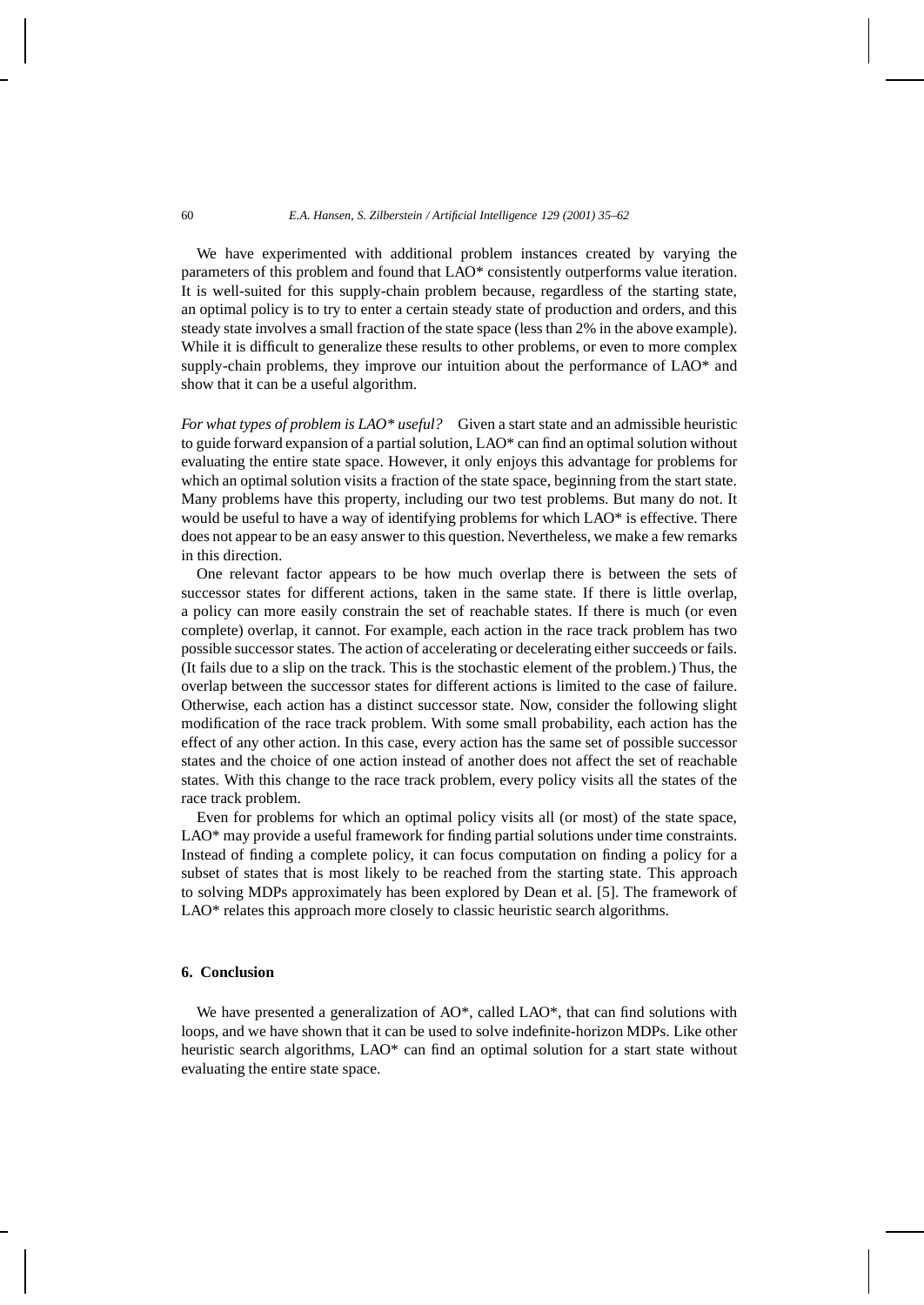Although real-time search has been applied to MDPs before [1,5,6,21], LAO\* is the first off-line heuristic search algorithm for MDPs. The derivation of LAO\* from the classic heuristic search algorithm AO\* provides a foundation for a heuristic search approach to MDPs. It also makes it easier to generalize enhancements of classic search algorithms for use in solving MDPs more efficiently. The results presented in this paper illustrate the relevance of the rich body of AI research on heuristic search to the problem of solving MDPs more efficiently. They also help to clarify the relationship between classic AI search techniques and dynamic programming algorithms developed in operations research.

## **Acknowledgements**

We thank Dietrich Eisenhardt for implementing the supply chain example and running the experiments on it. We thank the anonymous reviewers for helpful comments. Support for this work was provided in part by the National Science Foundation under grant IIS-9984952 to the first author and grants IRI-9624992 and IRI-9634938 to the second author.

## **References**

- [1] A.G. Barto, S.J. Bradtke, S.P. Singh, Learning to act using real-time dynamic programming, Artificial Intelligence 72 (1995) 81–138.
- [2] D. Bertsekas, Dynamic Programming and Optimal Control, Athena Scientific, Belmont, MA, 1995.
- [3] P.P. Chakrabarti, S. Ghose, S.C. DeSarkar, Admissibility of AO\* when heuristics overestimate, Artificial Intelligence 34 (1988) 97–113.
- [4] H.W. Davis, A. Bramanti-Gregor, J. Wang, The advantages of using depth and breadth components in heuristic search, in: Z.W. Ras, L. Saitta (Eds.), Methodologies for Intelligent Systems Vol. 3, North-Holland, Amsterdam, 1989, pp. 19–28.
- [5] T. Dean, L.P. Kaelbling, J. Kirman, A. Nicholson, Planning under time constraints in stochastic domains, Artificial Intelligence 76 (1995) 35–74.
- [6] R. Dearden, C. Boutilier, Integrating planning and execution in stochastic domains, in: Proc. Tenth Conference on Uncertainty in Artificial Intelligence, Washington, DC, 1994, pp. 162–169.
- [7] R. Dechter, J. Pearl, Generalized best-first search strategies and the optimality of A\*, J. ACM 32 (1985) 505–536.
- [8] E.A. Hansen, S. Zilberstein, Heuristic search in cyclic AND/OR graphs, in: Proc. AAAI-98, Madison, WI, 1998, pp. 412–418.
- [9] T. Ishida, M. Shimbo, Improving the learning efficiencies of realtime search, in: Proc. AAAI-96, Portland, OR, 1996, pp. 305–310.
- [10] P. Jiménez, C. Torras, An efficient algorithm for searching implicit AND/OR graphs with cycles, Artificial Intelligence 124 (2000) 1–30.
- [11] R. Korf, Real-time heuristic search, Artificial Intelligence 42 (1990) 189–211.
- [12] Z. Lian, A. Deshmukh, J. Wang, Optimal frozen period in a periodic review inventory model with updateable demand forecasts, in: Proc. 15th International Conference on Production Research, 1999.
- [13] A. Martelli, U. Montanari, Additive AND/OR graphs, in: Proc. IJCAI-73, Stanford, CA, 1973, pp. 1–11.
- [14] A. Martelli, U. Montanari, Optimizing decision trees through heuristically guided search, Comm. ACM 21 (12) (1978) 1025–1039.
- [15] L. Mérõ, A heuristic search algorithm with modifiable estimate, Artificial Intelligence 23 (1) (1984) 13–27.
- [16] N.J. Nilsson, Search problem-solving and game-playing trees for minimal cost solutions, in: A. Morrell (Ed.), Information Processing 68, Vol. 2, North-Holland, Amsterdam, 1969, pp. 1556–1562.
- [17] N.J. Nilsson, Problem Solving Methods in Artificial Intelligence, McGraw-Hill, New York, 1971.